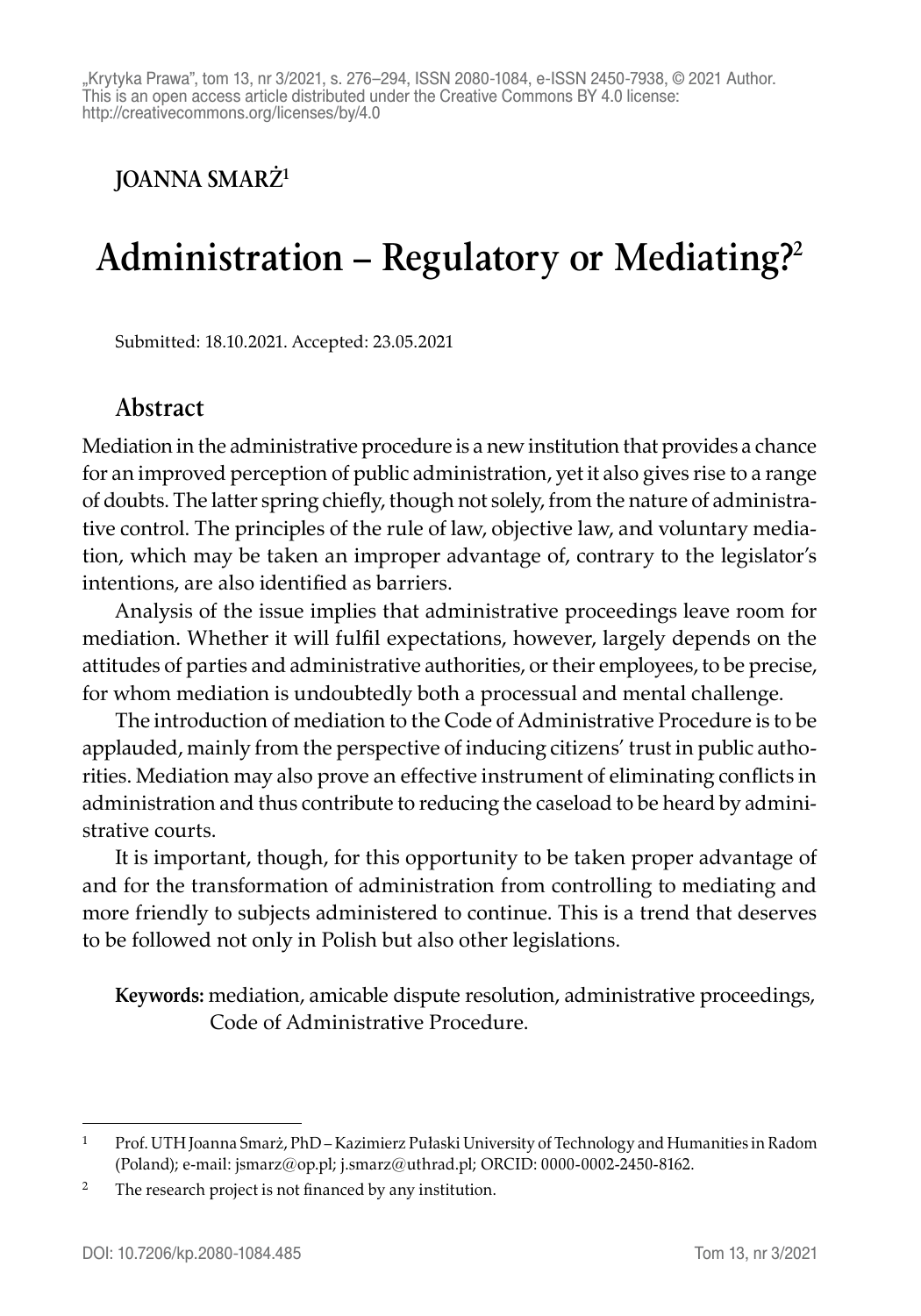#### **JOANNA SMARŻ**

# **Administracja władcza czy mediacyjna<sup>3</sup>**

#### **Streszczenie**

Mediacja w procedurze administracyjnej jest nową instytucją, dającą szansę na bardziej przyjazne postrzeganie administracji publicznej, ale stwarzającą też wiele wątpliwości. Wynikają one przede wszystkim z charakteru władztwa administracyjnego organów administracji, ale nie tylko. Jako barierę wskazuje się bowiem także zasadę praworządności i prawdy obiektywnej oraz zasadę dobrowolności mediacji, która może zostać wykorzystana w niewłaściwy sposób, sprzeczny z założeniami ustawodawcy.

Jak wynika z analizy tytułowego zagadnienia, w postępowaniu administracyjnym jest miejsce na mediację. Jednak to, czy spełni ona pokładane w niej nadzieje, zależy w dużej mierze od postawy stron i organów administracji, a właściwie jej pracowników, dla których mediacja stanowi niewątpliwie wyzwanie w płaszczyźnie nie tylko procesowej, lecz także mentalnościowej.

Wprowadzenie mediacji do k.p.a. należy ocenić pozytywnie przede wszystkim w odniesieniu do realizacji zasady wzbudzania zaufania obywateli do władzy publicznej. Mediacja może też stanowić skuteczny instrument eliminowania konfliktów w administracji, a przez to również przyczynić się do ograniczenia liczby spraw wymagających rozpatrzenia przez sądy administracyjne.

Ważne jednak, aby stworzona szansa została właściwie wykorzystana i aby nastąpiła dalsza transformacja charakteru administracji z władczej na mediacyjną, bardziej przyjazną podmiotom administrowanym. Jest to trend nie tylko polskiego ustawodawstwa, lecz także innych państw, za którym powinniśmy podążać.

**Słowa kluczowe:** mediacja, polubowne rozstrzyganie sporów, postępowanie administracyjne, kodeks postępowania administracyjnego.

<sup>3</sup> Badania nie są finansowane przez żadną instytucję.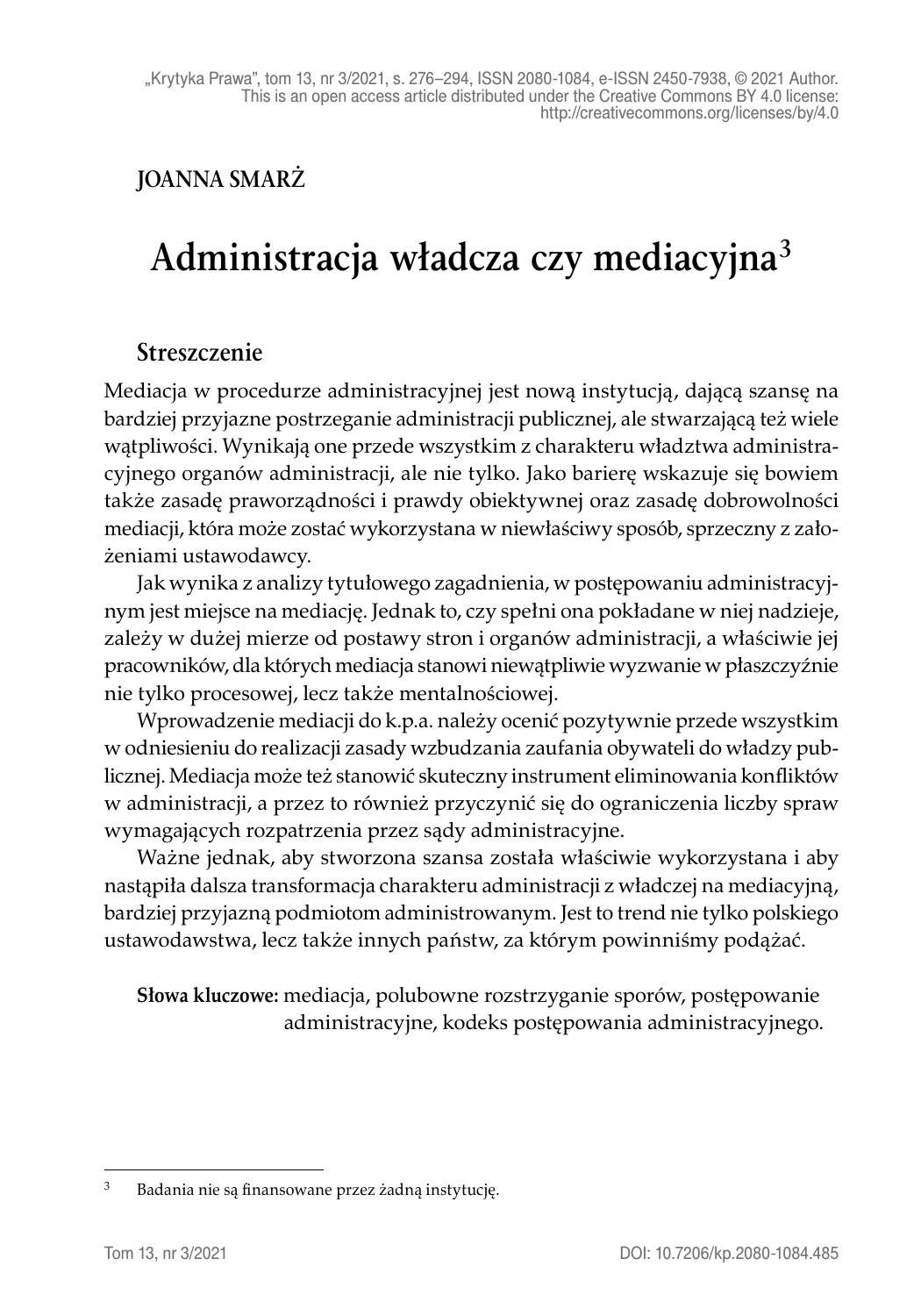#### **Introduction**

Although mediation, as an amicable way of dispute resolution, has been known for long, it has recently developed at a particularly rapid rate, mainly in penal and civil cases.<sup>4</sup> It has also become a major novelty in regulations of administrative proceedings.

Introducing mediation to public law is not free from controversies, however, chiefly due to the superior status of an authority, provided as it is with administrative control. This is not the sole impediment to mediation becoming entrenched in administrative proceedings.

This paper analyses changes to administrative actions caused by introducing mediation to administrative procedure and indicates some consequent problems.

## **Administrative Control**

The introduction of mediation to public law continues to give rise to doubts. The following question needs to be answered: does a party to a dispute, i.e. an administrative authority, has control over the other in mediation?5 Functioning of public administration relies on administrative control<sup>6</sup>, characterised by the ability of a public administrative authority to unilaterally determine the rights and duties of a private entity by means of control<sup>7</sup> that ensures obedience. $^8$ 

The control consists in a final act of volition by an authority determining the contents of a legal relationship and is rarely based on free discretion. Authority, which should derive not from force, but from trust in authorities<sup>9</sup>, is an additional

<sup>4</sup> E. Talma, *Mediation as an Alternative Method of Dispute Resolution*, "Casus" 2019, 92, p. 63.

<sup>5</sup> K. Płeszka, M. Araszkiewicz, [in:] M. Araszkiewicz, J. Czapska, M. Pękala, K. Płeszka (eds.), *Mediacja. Teoria, normy, praktyka*, Warszawa 2017, pp. 69–70.

<sup>6</sup> J. Borkowski, The Notion of Administrative Control, *Acta Universitatis Wratislaviensis*, "Review of Law and Administration II" 1972, 167, p. 46; A. Skóra, *The Idea of Mediation in Administrative Proceedings*, "Mediator" 2004, 29(2), pp. 54–55.

<sup>7</sup> B. Majchrzak, *Problems of Defining Administrative Law (Based on Views in the Doctrine)*, "Public Law Quarterly" 2006, 3, p. 156.

<sup>8</sup> E. Ochendowski, *Prawo administracyjne. Część ogólna*, Toruń 1999, p. 24.

<sup>9</sup> W. Taras, *Power – Public Administration – Trust*, [in:] *Administrative Control. Public Administration in the Spheres of Empire and Dominion*, Rzeszów 2012, p. 696.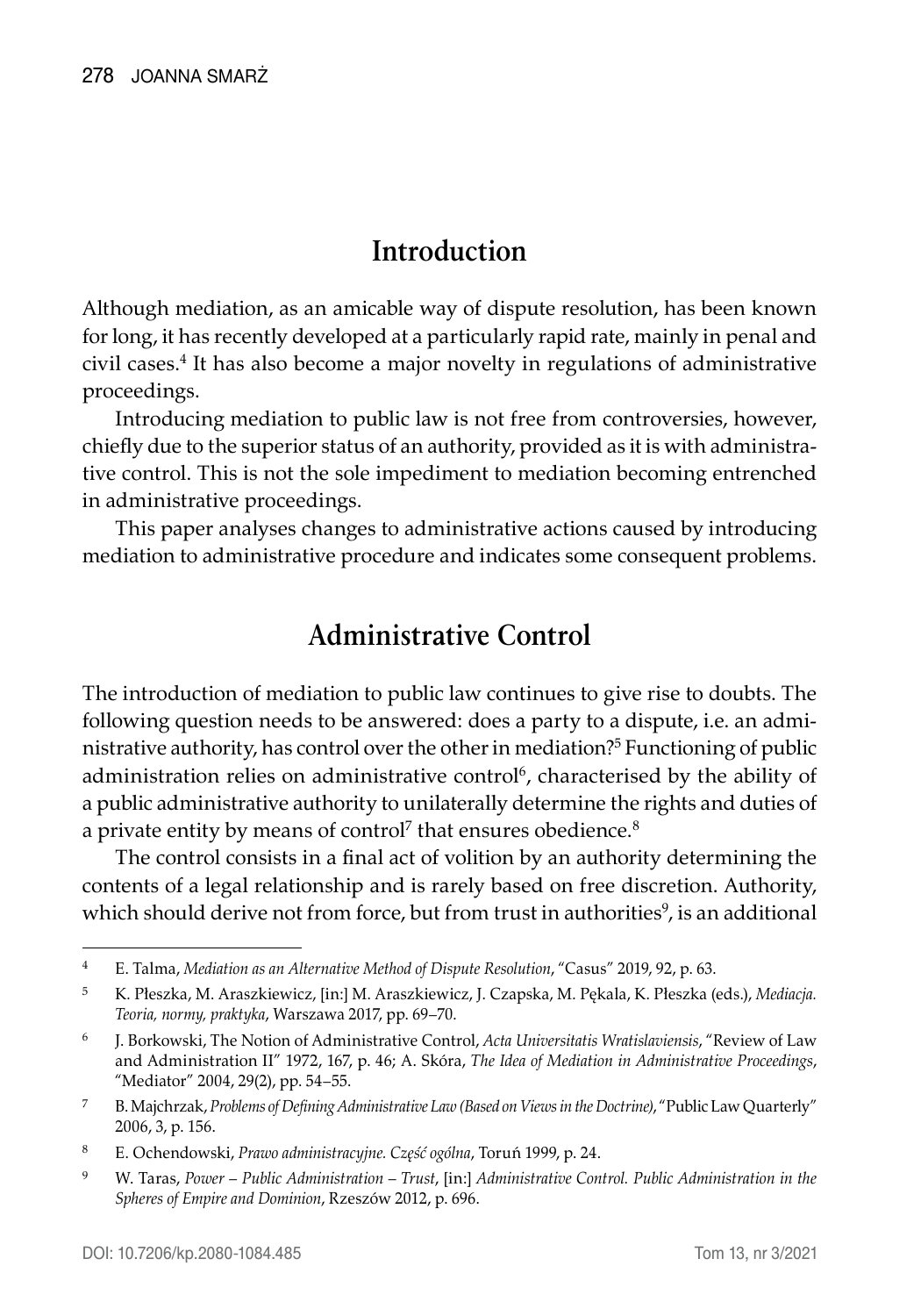element of state power. I. Skrzydło-Niżnik<sup>10</sup> is right to note that control is not a privilege of administration in its relation with private entities. The possibility of applying control means the duty to act and it is in a way incumbent upon authorities. J. Szreniawski is of a similar view, stating an official should be aware that they are representatives of a democratic state with control at their disposal, yet they are first of all suppliers of administrative services, whose activities are primarily expected to serve citizens.<sup>11</sup>

Controlling functions of public administrative authorities are methods of discharging public duties that must be grounded in law. Therefore, it can be said that controlling rights and duties of the public administrative authorities are the consequences of provisions contained in legal norms.12

In view of the above, the institution of mediation may seem not to fit the nature of public administration.13 It should be noted, though, administrative law, in spite of its wide-ranging control, seeks solutions to address the changing nature of conflicts. Many decisions diverge at present from the classic formula of the controlling application of law, while the future addressees of resolutions are increasingly involved in the process of the controlling instantiation of a legal norm. A decision is thus a result of a compromise.

Noting the tendency, M. Zimmermann wrote years ago: '[A]s society consolidates and specialisation proceeds, the influence of citizens on legal life is likely to increase', while the 'expansion of democracy towards the increased influence of citizens on both the creation of legal norms itself and involvement in the creation of administrative acts that affect individuals, wide-ranging social control, and enhanced social solidarity will make the state compulsion a genuinely ultimate guarantee'.<sup>14</sup>

J. Starościak raises similar opinions, emphasising that the unilateral nature of the relationship should no longer be seen as absolute and the proposition that parties to the relationship are unequal should be 'corrected'. The author points out that even the most classic unilateral administrative resolutions become effective as a result of far-reaching negotiations and arrangements between administrative authorities

<sup>10</sup> I. Skrzydło-Niżnik, *Essence and Types of Controlling Powers of State Administration*, "Cracow Law Studies" 1987, 20, p. 126.

<sup>11</sup> J. Szreniawski, *Zagadnienia relacji pracowników administracji publicznej z obywatelami w modernizującym się państwie*, "Administracja. Teoria–Dydaktyka–Praktyka" 2011, 4(25), p. 94.

<sup>12</sup> P. Radziewicz, *Administrative Legal Concept of Public Control*, "Public Law Quarterly" 2005, 4, pp. 133–134.

<sup>13</sup> A. Wójcik, *Mediacja jako nowy instrument znowelizowanego kodeksu postępowania administracyjnego w kształtowaniu nowoczesnej administracji*, "Młody Jurysta" 2018, 4, p. 90, and K. Kowalczyk, In*stytucja mediacji i jej znaczenie w administracji publicznej*, "ADR Arbitraż i Mediacja" 2019, 2, p. 53.

<sup>&</sup>lt;sup>14</sup> M. Zimmermann, Pojęcie administracji publicznej a "swobodne uznanie", Poznań 1959, p. 61.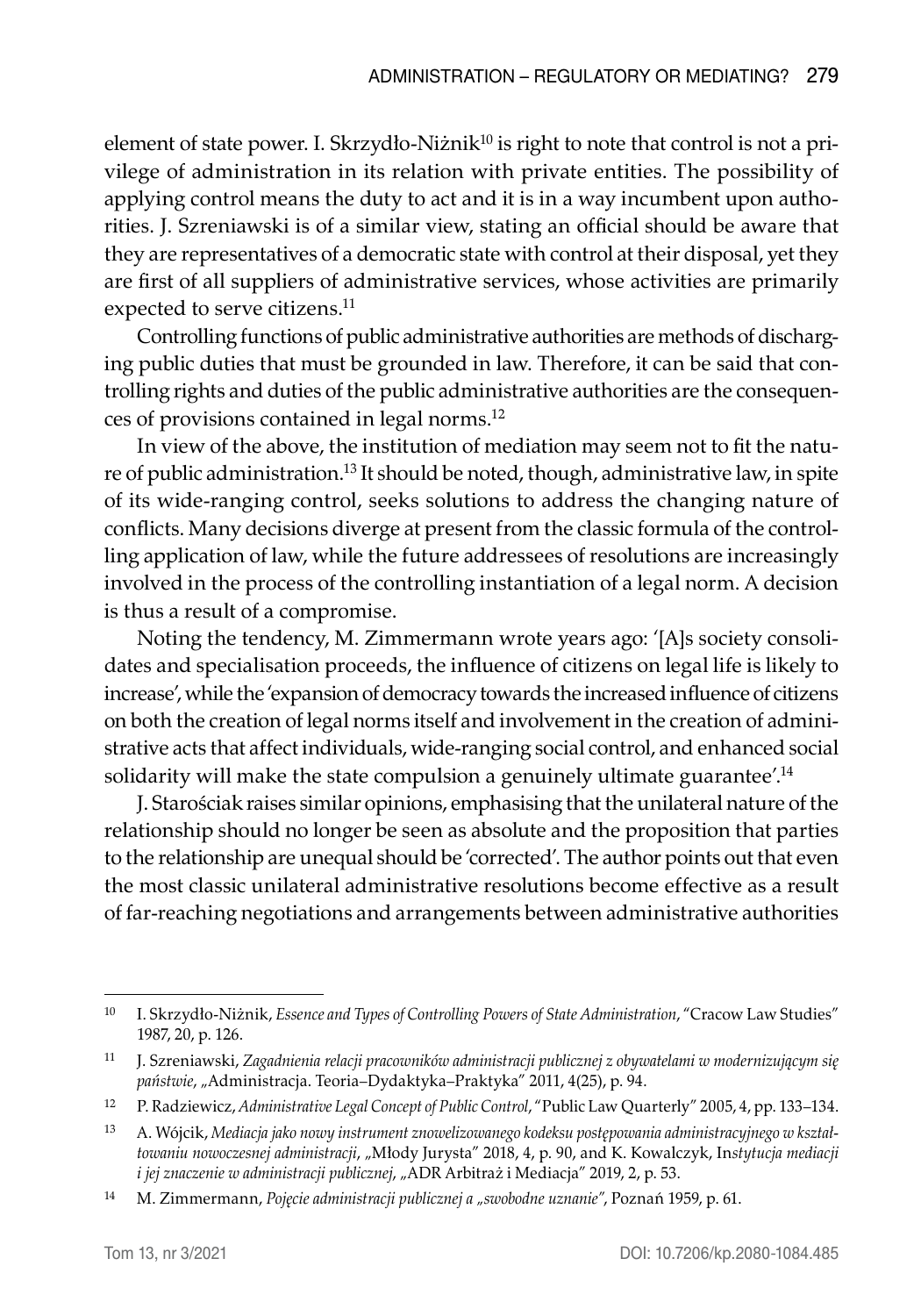and citizens.15 J. Łętowski points to the need for an authority to reach an 'agreement' with the recipients of a decision.<sup>16</sup>

Therefore, it can be assumed that the doctrine allows for arrangements between administrative authorities and private individuals, though the extent of such arrangements will vary depending on the intensity of control. The greater the extent of an administrative authority's freedom of decision-making, the greater chances of success for mediation.17 The extent is certain to be broader in the case of decisions made at administrative discretion and of indeterminate phrases.18 Since norms of substantive law allow for the choice of legal consequences, methods of case resolution can be determined by parties to mediation.

The question of the mediation-based nature of cases resolved by way of constrained decisions is more complex, since the 'constraint' does not allow an authority freedom of decision. As the authority is bound to make a single decision in the face of factual circumstances, there is no room for mediation in the case. This does not mean that a party cannot be treated as a partner. A controlling action of an authority does not preclude certain arrangements with a party in order to lead to a legal decision whose contents will match the interests of both parties and the authority. Participants in mediation may negotiate even in such cases, although the negotiations would concern other issues, e.g. dates by which obligations imposed by the authority must be discharged.

## **Existing Solutions That Allow for an Amicable Dispute Resolution**

Before mediation was introduced to the Code of Administrative Procedure<sup>19</sup>, the idea of alternative dispute resolution (ADR<sup>20</sup>) under administrative law had been realised to a very limited extent, although the Code provided for several solutions

<sup>15</sup> J. Starościak, *System prawa administracyjnego*, Vol. III, T. Rabska, J. Łętowski (eds.), Warszawa 1977, pp. 22–23.

<sup>16</sup> J. Łętowski, *Prawo administracyjne dla każdego*, Warszawa 1995, pp. 184–185.

<sup>17</sup> Z. Kmieciak, *Mediation in Polish Administrative Law*, [in:] H. Machińska (ed.), *Mediation in Administrative Cases*, Warszawa 2007, p. 40.

<sup>18</sup> K. Klonowski, [in:] H. Knysiak-Sudyka (ed.), *Code of Administrative Procedure: Commentary*, Warszawa 2019, p. 633; B. Adamiak, [in:] B. Adamiak, J. Borkowski, *Code of Administrative Procedure: Commentary*, Warszawa 2019, p. 543; M. Jaśkowska, [in:] R. Hauser, Z. Niewiadomski, A. Wróbel (eds.), *Instytucje prawa administracyjnego. System prawa administracyjnego*, Vol. 1, Warszawa 2010, p. 260; A. Bródka, *Dopuszczalność oraz zakres prowadzenia mediacji w postępowaniu administracyjnym*, "ADR Arbitraż i Mediacja" 2020, 1, p. 30.

<sup>19</sup> J. Smarż, *Instytucja mediacji w postępowaniu administracyjnym*, "The Opole Studies in Administration and Law" 2018, 161(4), pp. 61–70.

<sup>20</sup> ADR – Alternative Dispute Resolution.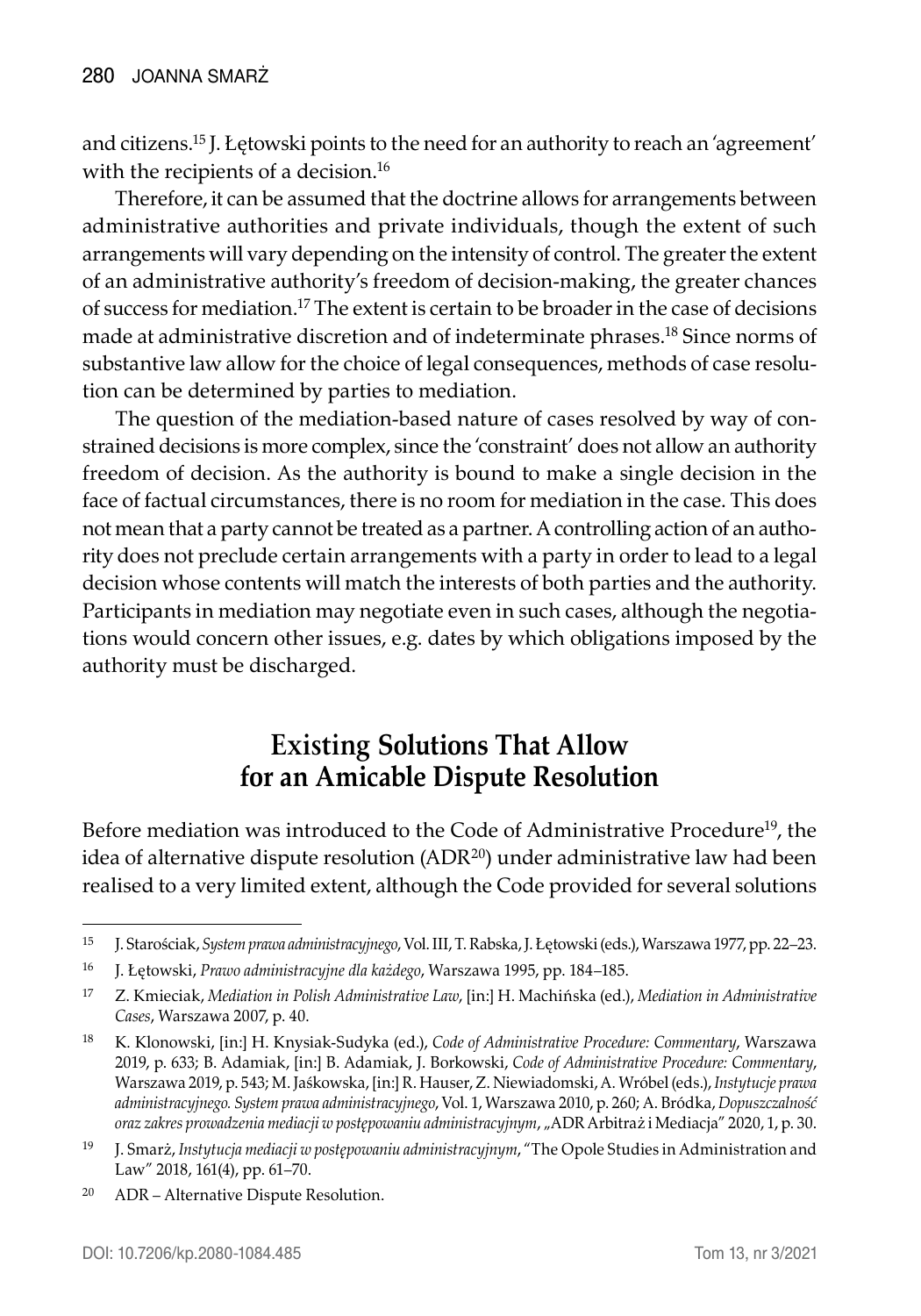in this respect.<sup>21</sup> The principle of persuasion, which allows a party to influence a resolution, needs to be mentioned. Administrative settlement, supposed to allow parties active participation in arrival at dispute resolutions, is worth noting as well. This institution is believed to have failed expectations $22$ , as the legislation did not provide for a party to enter arrangements with an administrative authority. As a result, the doctrine regarded it as not up to the contemporary standards and requirements of the soft law.<sup>23</sup>

Opportunities for applying mediation were also offered by the institution of administrative approval, empowering an authority to select one of several available resolutions to a case. Article 7 of the Code of Administrative Procedure, which binds an authority to take all steps needed to accurately establish factual circumstances and settle a case with due regard to the public interest and fair interests of citizens, is important in this connection.<sup>24</sup>

In spite of the solutions in place, criticism was raised that the Code of Administrative Procedure does not provide sufficient regulation for the procedure of alternative resolution.25 Mediation failed to fulfil its role in court administrative proceedings too. It could only be applied at the stage of dispute, after the pre-court procedure before the first and second instance authorities has been completed, when the parties have submitted their reasons, arguments and expectations, which made a compromise difficult.<sup>26</sup> Therefore, providing for amicable dispute resolution as early as at the stage of administrative proceedings to prevent instigation of court administrative proceedings is an argument for introducing mediation to the Code of Administrative Procedure.27

<sup>&</sup>lt;sup>21</sup> Reasons for the draft act amending the Code of Administrative Procedure and certain other acts, and draft executive acts, Bill, No. 1183, pp. 34–35.

<sup>22</sup> Z. Kmieciak, *Mediation and Conciliation in Administrative Law*, Cracow 2004, p. 106.

<sup>23</sup> A. Krawczyk, *Administrative Procedural Law*, "System of Administrative Law" 2014, 9, 2014, p. 47.

<sup>24</sup> T. Frey, *Office – Citizen Relation and Good Administrative Standards*, Warszawa 2007, pp. 183 ff, and P.M. Głąba, *Mediacyjna koncepcja ustalania stanu faktycznego w postępowaniu administracyjnym*, "ADR Arbitraż i Mediacja" 2012, 3.

<sup>25</sup> J. Wegner-Kowalska, *The Case for Including Mediation in the Code of Administrative Procedure*, "Public Law Review" 2016, 11, p. 55, and J. Wegner-Kowalska, *The Idea of Mediation in Administrative Proceedings*, "Public Law Review" 2016, 10, p. 93 ff, and idem, *Mediation in Administrative Cases – Questions and Doubts*, "Research Papers of Administrative Judicature" 2017, 6, pp. 74–75.

<sup>26</sup> Z. Kmieciak, *Mediation in Polish…*, op. cit., pp. 41–42, and idem, *Postępowanie mediacyjne i uproszczone przed*  sądem administracyjnym, "Państwo i Prawo" 2003, 10, p. 28.

<sup>27</sup> Z. Kmieciak, *Mediation and Conciliation…*, op. cit., p. 133.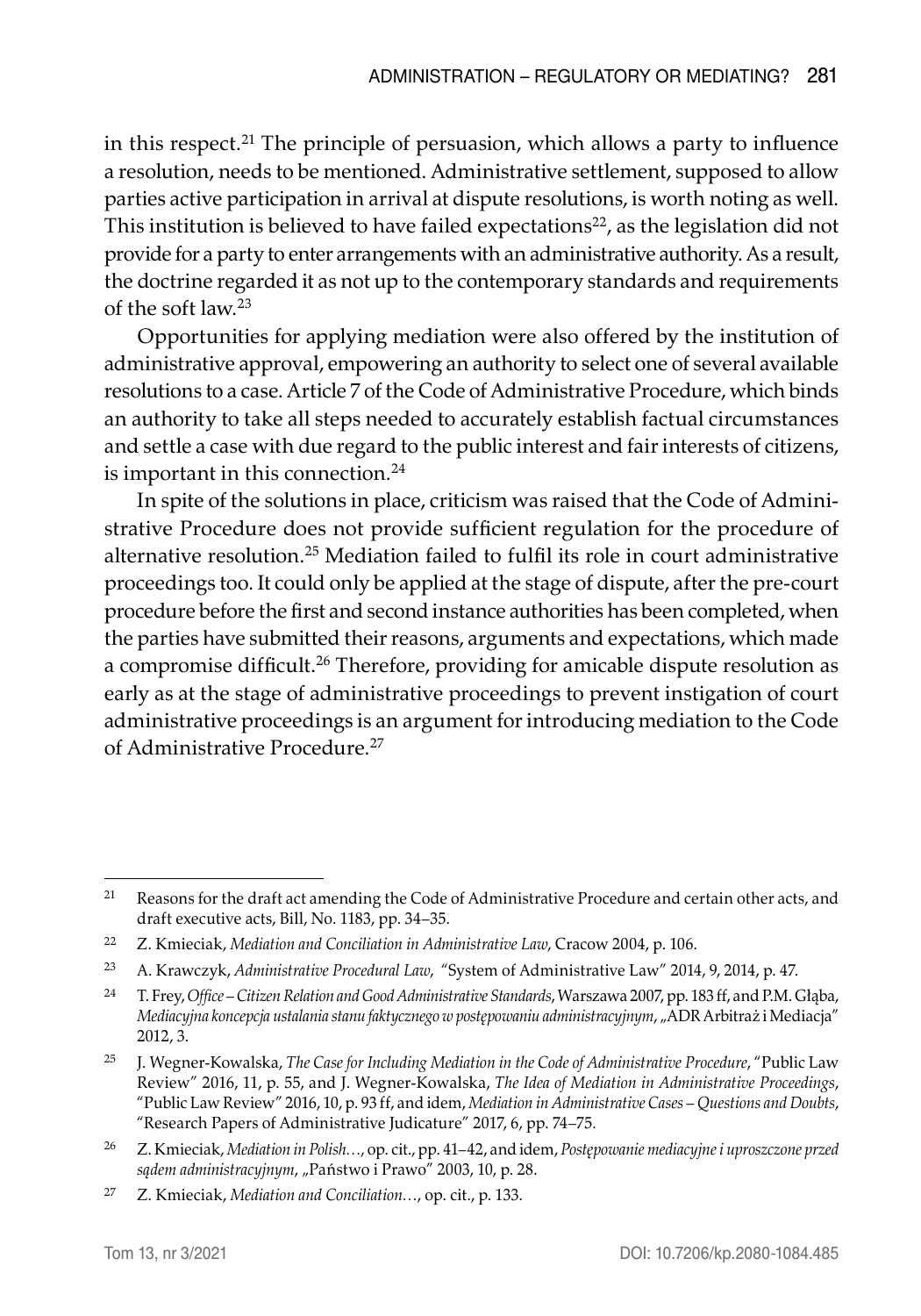As a consequence, its introduction to the Code of Administrative Procedure was postulated by T. Frey<sup>28</sup>, Z. Kmieciak<sup>29</sup>, W. Federczyk<sup>30</sup>, among others, who argued mediation has important effects on the perception of relations between a citizen and administration as partners, abandoning control for the sake of dialogue.31 Z. Kmieciak emphasises the fact that the cooperation of citizens and public administrative authorities should be seen as conforming to the idea of good governance.32 The author points out: 'There is space for mediation in public administration wherever there is a divergence of positions and the law offers room for manoeuvre by exchange of arguments, verification of statements and evaluations, concessions or corrections to earlier arrangements (decisions)'.33 Such situations arise in the area of administrative approval and a variety of clearance decisions at stages of establishing facts or interpretation of vague concepts. The 'privatisation' of public law is noted in the institution as well. $34$ 

In these circumstances, the traditional, bureaucratic model of public administration was increasingly criticised and seen as anachronistic.<sup>35</sup> Controlling and unilateral actions of authorities were found not only costly and time-consuming but also not quite effective at eliminating conflicts. On the other hand, failure to resort to all available tools of dialogue with citizens in conflict situations turns more and more frequently against the state and its administrative structures.<sup>36</sup>

Criticism of introducing mediation to administrative proceedings could be heard as well.<sup>37</sup> The arguments have been collected by S. Gajewski<sup>38</sup>, who emphasises that administrative proceedings are inquisitorial, not contradictory in their essence. Disputes concerning rights between a party and a public administrative authority

<sup>28</sup> T. Frey, *Office – Citizen Relation…*, op. cit., p. 173 ff.

<sup>29</sup> Z. Kmieciak, *Mediation and Conciliation…*, op. cit., p. 173 ff.

<sup>30</sup> W. Federczyk, *Mediation and Conciliation and Court Administrative Procedure*, Warszawa 2013, p. 225 ff.

<sup>31</sup> A. Korybski, M. Myślińska, *Equity of Mediation Proceedings in the Light of the Discourse Theory*, "Studia Iuridica Lublinensia" 2011, 15, p. 60.

<sup>32</sup> Z. Kmieciak, *W poszukiwaniu modelu postępowania odpowiadającego naturze administracji publicznej*, "Państwo i Prawo" 2015, 11, p. 13; idem, *Dylematy reformy prawa o postępowaniu administracyjnym*, "Państwo i Prawo" 2016, 1, p. 7.

<sup>33</sup> Z. Kmieciak, *Mediation in Polish…*, op. cit., p. 40.

<sup>&</sup>lt;sup>34</sup> A. Kalisz, Mediacja administracyjna i sądowoadministracyjna, "Państwo i Prawo" 2018, 3, p. 22.

<sup>35</sup> H. Zięba-Załucka, *Demokracja a biurokracja*, "Samorząd Terytorialny" 2011, 7–8, pp. 40–45.

<sup>36</sup> J. Żołądź, *Bariery rozwoju mediacji w sferze administracji publicznej w Polsce. Refleksje teoretyczno-praktyczne*, "ADR Arbitraż i Mediacja" 2012, 2, p. 64.

<sup>37</sup> Z. Kmieciak, *Mediation and Conciliation…*, op. cit., pp. 33–64; W. Federczyk, *Mediacja w postępowaniu administracyjnym…*, op. cit., pp. 225–234.

<sup>38</sup> P. Gajewski, *Code of Administrative Procedure. New Institutions: Comments on Chapters 5a, 8a, 14 and Sections IVa and VIIIa, Code of Administrative Procedure*, Warszawa 2017, Legalis/el, pp. 4–5.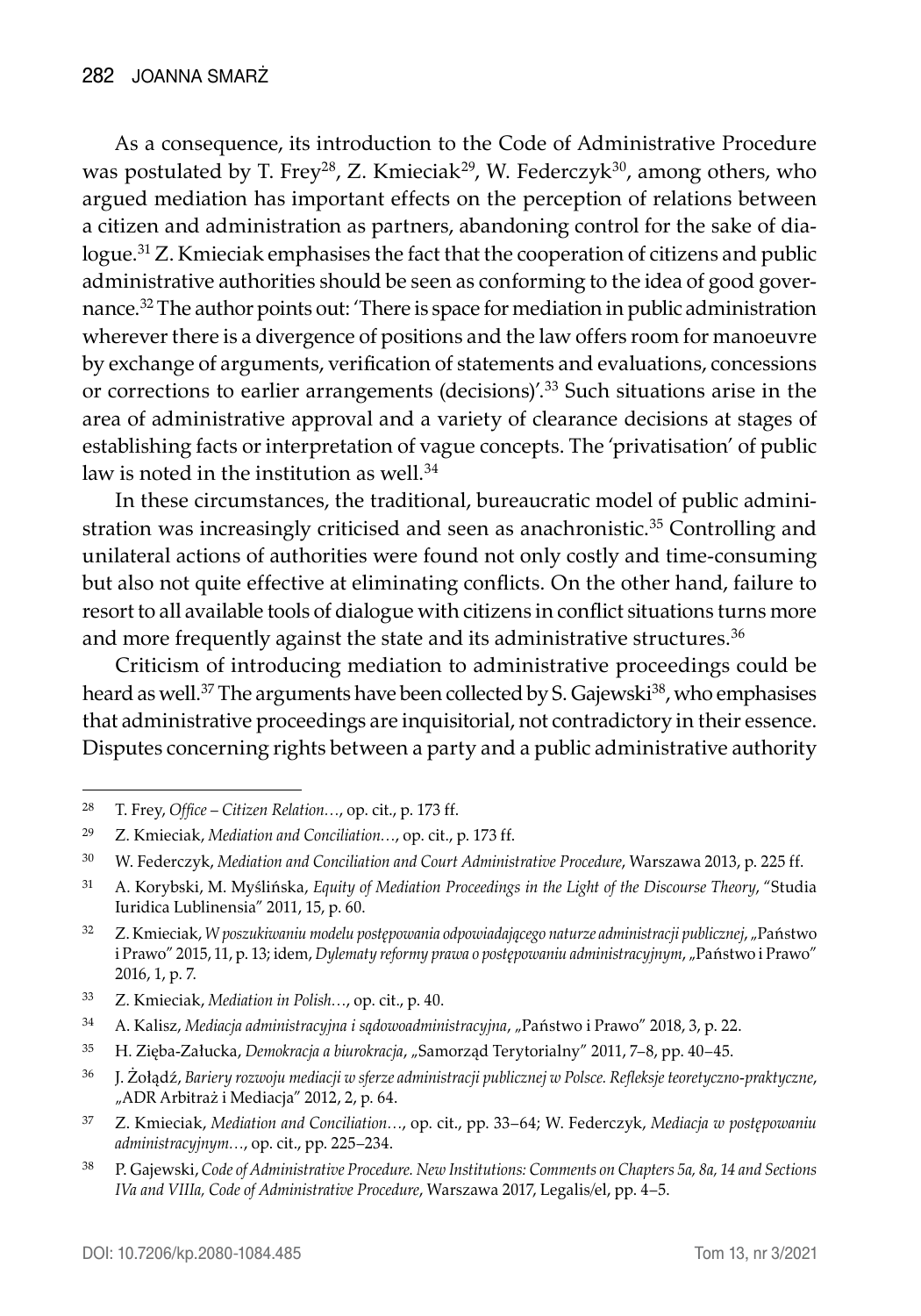are not the point of administrative proceedings, therefore, parties to disputes are not of equal status.

Subsequent arguments assumed that a public administrative authority is not empowered to establish facts relative to case resolution together with a party, since the resolution is determined by absolutely prevailing legislation. Parties, even if their interests are in conflict, would be unable to determine a method of case settlement through a third party (mediator), as it is the sole competence of an authority conducting proceedings. It has also been raised that the 'assignment of attributes of a party to mediation to an administrative authority is at odds with the stereotype of public duty and role of the state that has evolved over the years'.<sup>39</sup>

It was also pointed out that the adequate use of existing legal solutions, combined with changes to the conduct of administrative authorities, can bring comparable results by reducing the incidence of disputes between parties and authorities administering proceedings.<sup>40</sup>

#### **Reasons for Introducing Mediation to Administrative Proceedings**

Regardless of the negative arguments discussed above, the legislator has decided to introduce mediation to administrative proceedings under the Act of 7 April 2017 Amending the Code of Administrative Procedure and Certain Other Acts.<sup>41</sup>

This step not only addressed the postulates of the doctrine, but it also implemented a recommendation of the Committee of Ministers of the Council of Europe of 5 September 2001, Rec(2001)9, on alternative means of resolving court disputes between administrative authorities and private persons (parties).<sup>42</sup>

The amendments to the Code of Administrative Procedure followed the doctrine to assume that introducing mediation would contribute to 'a more partner-based approach of the administration to citizens' and ensure the participation of 'society in administrative control'.43 It was also indicated that mediation may, by explicating rationale and legal grounds of a resolution, help to prevent its review. Therefore, a potential utility of mediation in the realisation of the persuasion principle is

<sup>39</sup> Z. Kmieciak, *Mediation in Polish…*, op. cit., p. 63.

<sup>40</sup> W. Federczyk, *Mediacja w postępowaniu administracyjnym…*, op. cit., p. 234.

<sup>41</sup> O.J. item 935. T. Frey, *Office – Citizen Relation…*, op. cit., p. 173.

<sup>42</sup> Statement of reasons, pp. 35–36.

<sup>43</sup> Statement of reasons, pp. 5 and 36, and J. Wegner-Kowalska, *Główne idee projektu nowej kodyfikacji postępowania administracyjnego*, "Administracja. Teoria–Dydaktyka–Praktyka" 2015, 3, p. 225.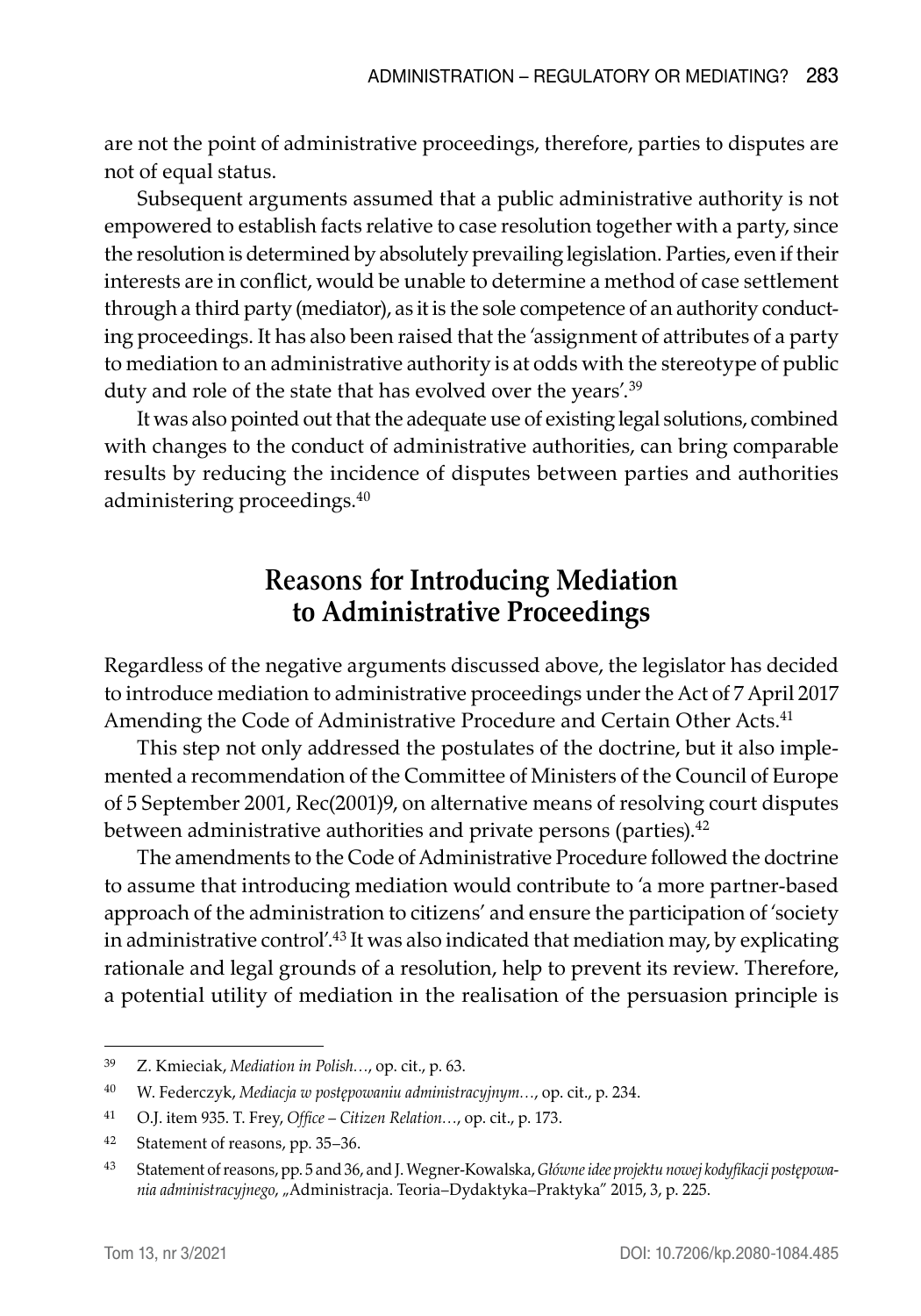evident. The draft legislators also intended differences of opinions regarding methods of case resolution between the parties to proceedings and administrative authorities to be settled in an amicable manner as early as at the stage of administrative proceedings, which could prevent the instigation of court administrative proceedings.

The possibility of mediation in processes of law application has been treated as a consequence of the principle of common weal as expressed by Article 1 of the Constitution of the Republic of Poland.44 The principle is connected to the possible participation of citizens in decisions about public affairs and processes of law application by state authorities.<sup>45</sup> Administrative authorities should therefore treat private entities as partners, which does not mean compulsory addressing of all their claims or petitions, or making illegal arrangements. The constitutional axiology provides foundations for allowing private entities to take part in determining resolutions that affect them, all the more so as administration – when enforcing law and exercising control – is tasked with i.a. realising subjective rights.46 This is not even contrary to the option of their subsequent compulsory enforcement.

Mediation can thus contribute to the building of a social order based on responsibility and participation<sup>47</sup>. It should be seen as part of the realisation of systemic assumptions underpinning the model of democratic rule of law in the practice of law application. The constitutional regulation defining Poland as a democratic *Rechtsstaat* that incorporates the principles of social justice determines the standard of actions by public authorities that will reinforce citizens' trust in state authorities. Such trust can be achieved where resolutions by public authorities are results of procedures that allow the addressees of the authorities' actions not only to submit their opinions about their cases, but also to take an active part in arriving at resolutions. A presentation of a party's position must be considered insufficient.<sup>48</sup>

The so-called organisational culture of an administrative authority<sup>49</sup> and the need for an authority to become closer to citizens are also very important and could

<sup>44</sup> M. Tabernacka, *Direct Citizen Participation in Determining Public Authorities' Resolutions in Mediation Proceedings in Public Administration as an Element of Civic Society*, [in:] J. Blicharz, J. Boć (eds.), *Prawna działalność instytucji społeczeństwa obywatelskiego*, Wrocław 2009, p. 626.

<sup>45</sup> M. Tabernacka, *Mediations – Counteracting Divisions in the Practice of Law Application*, [in:] M. Tabernacka (ed.), *Mediacje ponad podziałami*, Wrocław 2013, p. 17.

<sup>46</sup> M. Tabernacka, *Direct Citizen Participation…*, op. cit., p. 627 ff.

<sup>47</sup> M. Tabernacka, *Open Society and Mediation*, [in:] M. Tabernacka, R. Raszewska-Skałecka (eds.), *Mediacje w społeczeństwie otwartym*, Wrocław 2012, pp. 17 and 18.

<sup>48</sup> M. Tabernacka, *Mediations – Counteracting Divisions…*, op. cit., p. 18.

<sup>49</sup> M. Tabernacka, *Mediators and Mediating Institutions in the Administration Environment*, "Review of Law and Administration" 2017, 111, p. 183.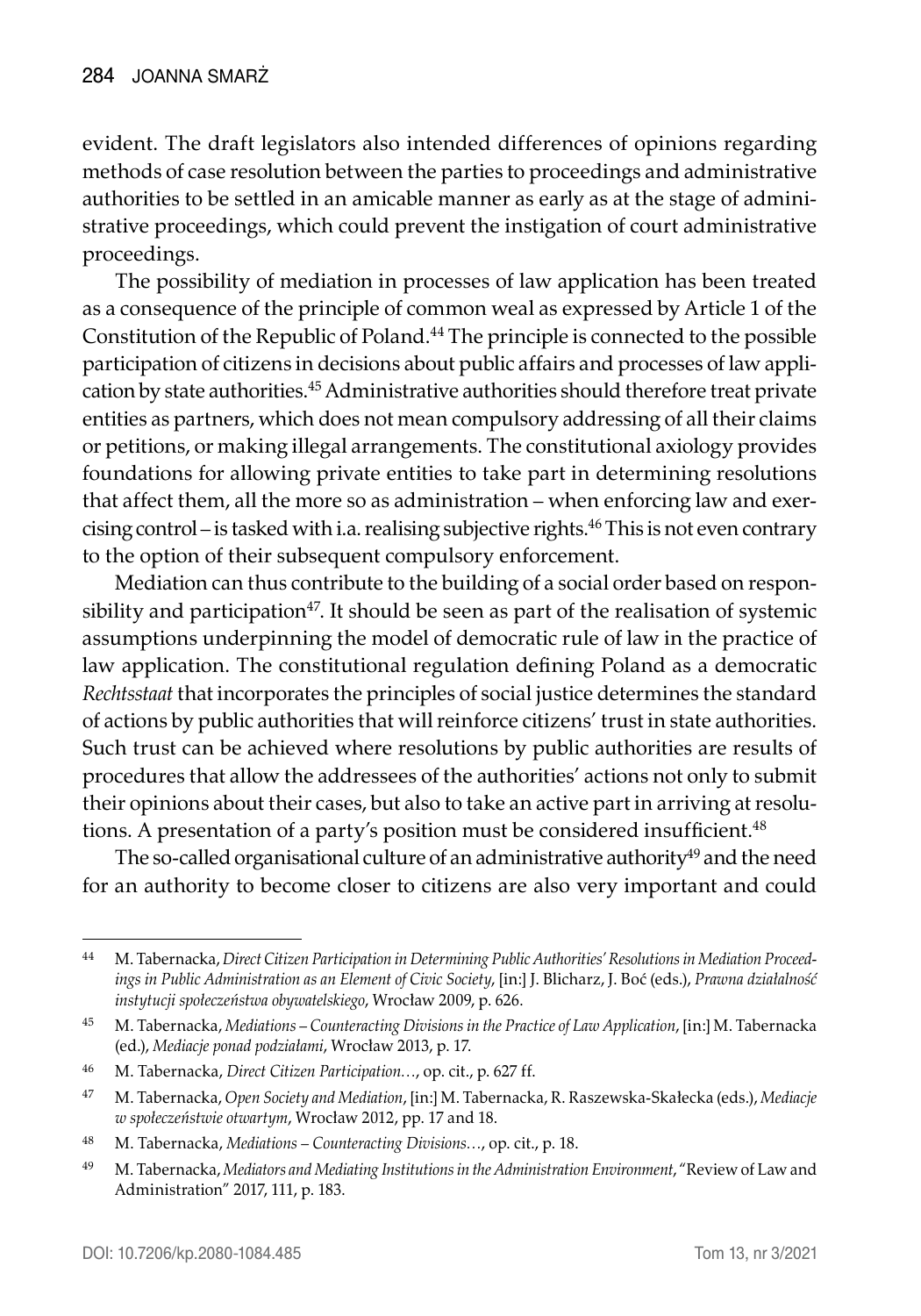lead to a 'warmer' image of the public administration and mutual party-authority relations.<sup>50</sup> Therefore, this is not solely about the efficiency of administrative proceedings<sup>51</sup>, partner relations between an authority and a citizen, but also about replacement of the control principle with the principle of joint dialogue. Informal operation prior to proceedings proper is an equally important consideration.52

#### **Barriers to the Correct Functioning of Mediation**

Although the introduction of mediation to administrative proceedings satisfied postulates of the doctrine that emphasised such a necessity, opinions were also raised that administrative law is not an area conducive to mediation.<sup>53</sup>

Control of an administrative authority and the associated administrative compulsion are indicated as fundamental arguments against mediation in administrative proceedings. It should be noted, however, that arrangements can be made at an earlier stage of establishing rights and duties. In addition, as part of negotiations an authority takes not controlling but factual actions that may result in a controlling administrative act which determines the rights and duties of a decision recipient. Therefore, it seems that the issue of control and potential for compulsion do not impede the application of mediation.

The rule of law and objective truth are some more elements proposed as limiting mediation in administrative cases.<sup>54</sup> The acceptability of the participation of an authority conducting proceedings is a structural part of mediation which is not suited to the prevailing formula of administrative proceedings. Where mediation is applied, a case is explicated and instantiated as part of 'determining a method of dealing with the case', not of the formula of unilateral and controlling action of an authority. By joining mediation as a participant, an authority somehow yields some of its competences to a mediator with regard to preliminary investigation.

A statutory definition of 'mediation' is absent from the Polish legal framework.<sup>55</sup> However, the institution of mediation, as incorporated in the Code of Administrative

<sup>50</sup> A. Kordik, *Mediacja w postępowaniu administracyjnym – uwagi de lege lata i de lege ferenda*, "ADR Arbitraż i Mediacja" 2019, 3, p. 47 ff.

<sup>51</sup> J. Wegner-Kowalska, *Mediation*, [in:] Z. Kmieciak (ed.), *An Expert Team Report for 2012–2016. Reform of the Administrative Proceedings Legislation*, Warszawa 2017, p. 73 ff.

<sup>52</sup> Z. Kmieciak, *Mediation and Conciliation…*, op. cit., p. 58.

<sup>53</sup> W. Federczyk, *Mediacja…*, op. cit., p. 63.

<sup>54</sup> M. Myślińska, *Mediator w polskim porządku prawnym*, Warszawa 2018, Ch. II § 5.

<sup>55</sup> R. Morek, [in:] E. Gmurzyńska (ed.), *Mediacje. Teoria i praktyka*, Warszawa 2014, p. 18.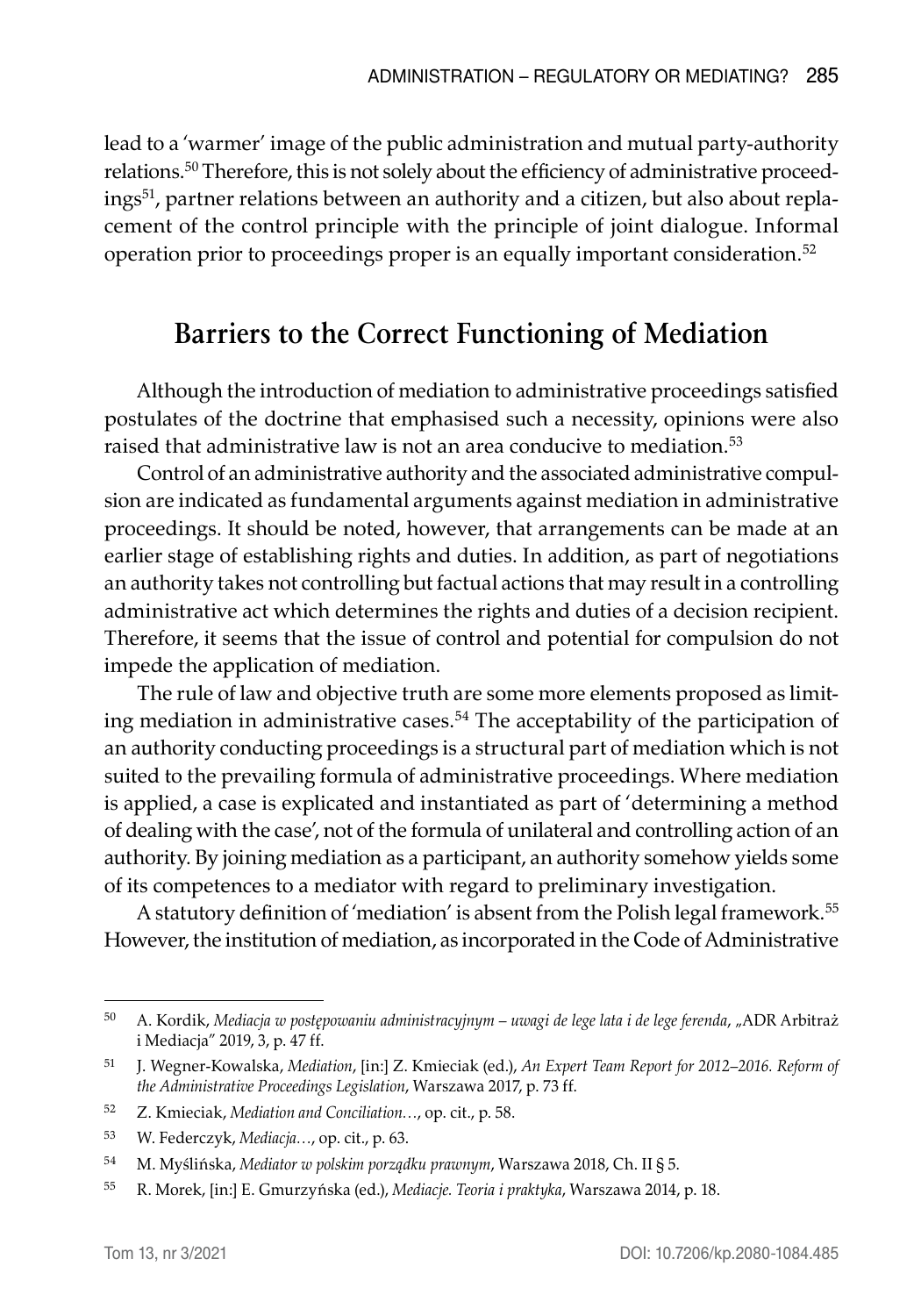Procedure, matches its typical theoretical characteristics, i.e. it is voluntary, confidential and conducted by an impartial third party (mediator)<sup>56</sup>. The principle of voluntariness<sup>57</sup> should be seen as fundamental, since it is participants who decide whether they wish for mediation in their case, they have the right to select a mediator and may withdraw from mediation at any time without adverse legal effects.<sup>58</sup>

It should be pointed out the principle of voluntary mediation is not limited as to subjects<sup>59</sup>, which means it applies to all participants, including the authority that conducts proceedings. Unfortunately, the Code of Administrative Procedure fails to address situations where an authority refuses consent to mediation and only stipulates that mediation is not undertaken if one or more parties refuse to consent by dates to be laid down by the authority in a notice of potential mediation (Article 96b §3 in conjunction with Article 96c of the Code of Administrative Procedure). In this regard, doubt arises as to whether an authority conducting administrative proceedings can refuse to join mediation in a case or whether it is always obliged to take part in mediation proceedings if only the parties to proceedings express such a desire.<sup>60</sup>

The problem of limiting the principle of voluntariness in respect of the authority has been noted by researchers, although some authors make no distinction between the legal positions of an authority and other mediation participants in this regard.<sup>61</sup> M. Kiełbus is pertinent in indicating that in the context of voluntary mediation, it is not completely clear whether an authority has full discretion when considering requests for mediation, given the way Article 13 of the Code of Administrative Procedure and the duties of an authority conducting proceedings set out there are phrased. This means an authority is free to dismiss such a request from a party.62

<sup>56</sup> Cf. Ch.W. Moore, *Mediation: Practical Strategies of Conflict Resolution*, Warszawa 2016, p. 41; M. Wilbrandt -Gotowicz, *Mediacja w postępowaniu administracyjnym jako nowy instrument prawny*, [in:] J. Jagielski, M. Wierzbowski (eds.), *Prawo administracyjne dziś i jutro*, Warszawa 2018, p. 248; J. Żołądź, *Bariery rozwoju mediacji…*, op. cit., p. 65; I. Fisz, *Mediacja w postępowaniu administracyjnym – wybrane uwagi*, "Casus" 2017, 87, p. 40.

<sup>57</sup> K. Celińska-Grzegorczyk, [in:] R. Hauser, M. Wierzbowski, *Code of Administrative Procedure: Commentary*, Legalis/el, 2018, Article 96a, thesis 6.

<sup>58</sup> S. Gajewski, *Code of Administrative Procedure…*, op. cit., thesis I to Article 96a.

<sup>59</sup> A. Kocot-Łaszczyca, G. Łaszczyca, *Zasady postępowania mediacyjnego w ogólnym postępowaniu administracyjnym*, Warszawa 2018, p. 43.

<sup>60</sup> K. Radosz, *Prawna ocena braku zgody na mediację*, "Casus", 93, p. 28.

<sup>61</sup> B. Adamiak, [in:] J. Borkowski, *Code of Administrative Procedure: Commentary*, Legalis/el., 2017, Article 96a; P.M. Przybysz, *Code of Administrative Procedure: Updated Commentary*, LEX/el., 2019, Article 96a.

<sup>62</sup> M. Kiełbus, [in:] A. Legat, *Code of Administrative Procedure – Practical Discussion of Amendments Effective as of 1 June 2017 – Standardised Text of the Law Highlighting the Amendments*, Gdańsk 2017, p. 53.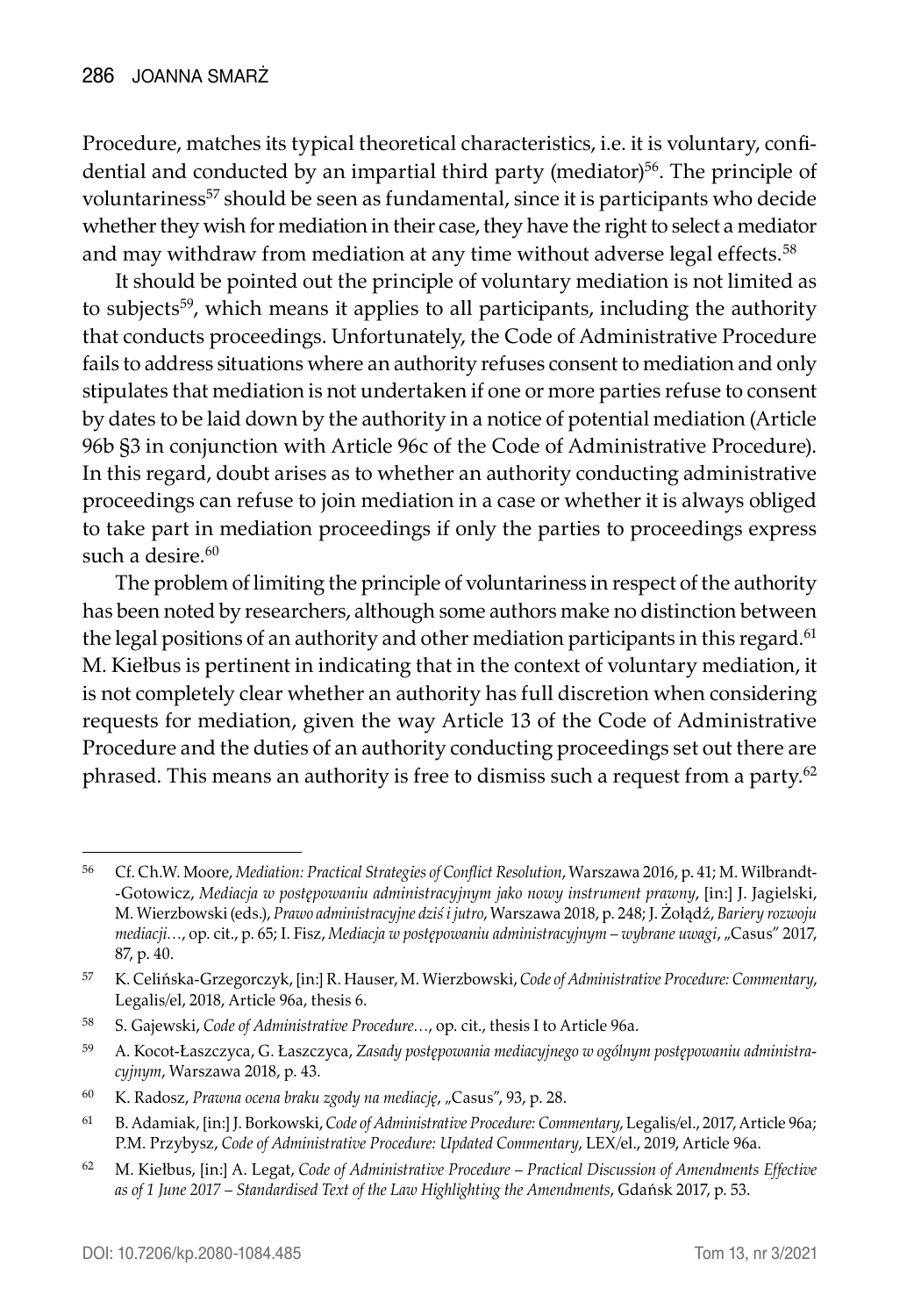Three positions have finally evolved in the doctrine in this connection:

- 1. The principle of voluntary mediation does not apply to an administrative authority at all<sup>63</sup>
- 2. The principle of voluntary mediation is limited with regard to an authority, as it cannot go against the grain of the regulation laid down by Article 13 of the Code of Administrative Procedure.<sup>64</sup>
- 3. Voluntary mediation, an overarching principle of mediation, is not in any way limited as regards an authority participating in mediation.<sup>65</sup>

It is my belief that the second of the options should be accepted, since Article 13 of the Code of Administrative Procedure implies that an authority 'aims for' amicable resolution of disputed cases if their nature allows it. Thus, the regulation expresses an authority's undertaking to attempt amicable resolution of disputed issues. It is therefore difficult to permit an authority to object to mediation without reason, if only the nature of a case admits mediation.

The characteristic of voluntariness can prove a defect, on the other hand, since participants may take advantage of mediation to protract proceedings in order to obtain information that they would be unable to secure as part of traditional proceedings, and then, even without using the information directly, to base continuation of the proceedings on such information.

The mediation solutions introduced may also fail expectations because the legislator has neglected to make parallel amendments to other regulations that determine such proceedings, i.e. their principles, object, or to implement the new form of administrative action, namely an administrative contract.

The current regulation apparently admits of mediation in a broad range of cases. However, due to the characteristic grounding of administrative law in imperative norms, the practical application of mediation is severely limited. Contrary to dispositive norms in private law, public legislation does not provide for freedom of legal relations.<sup>66</sup> Most administrative regulations are based on the principle of

<sup>63</sup> A. Jakubowski, [in:] M. Wierzbowski, A. Wiktorowska, *Code of Administrative Procedure: Commentary*, Legalis/el., 2018, Article 96a, thesis 10, and M. Wilbrandt-Gotowicz, [in:] A. Wróbel, M. Jaśkowska, *Updated Commentary on the Code of Administrative Procedure*, LEX/el, 2018, Article 96a, thesis 7.

<sup>64</sup> J.G. Firlus, K. Klonowski, *Mediacja w ogólnym postępowaniu administracyjnym*, "Casus" 2017, 86, p. 18, and A. Kocot-Łaszczyca, G. Łaszczyca, *Zasady postępowania mediacyjnego w ogólnym…*, op. cit., p. 43.

<sup>65</sup> S. Gajewski, *Code of Administrative Procedure…*, op. cit., thesis VII to Article 96a, and J.E. Kulikowska -Kulesza, D.J. Kościuk, A.K. Modrzejewski, *Organ administracji publicznej w postępowaniu mediacyjnym*, [in:] J. Jagielski, M. Wierzbowski (eds.), *Prawo administracyjne dziś i jutro*, Warszawa 2018, p. 446.

<sup>66</sup> A. Błaś, [in:] J. Boć (ed.), *Public Administration*, Wrocław 2004, pp. 223–228. See also: J. Boć, [in:] J. Boć (ed.), *Administrative Law*, Wrocław 2010, pp. 40–43.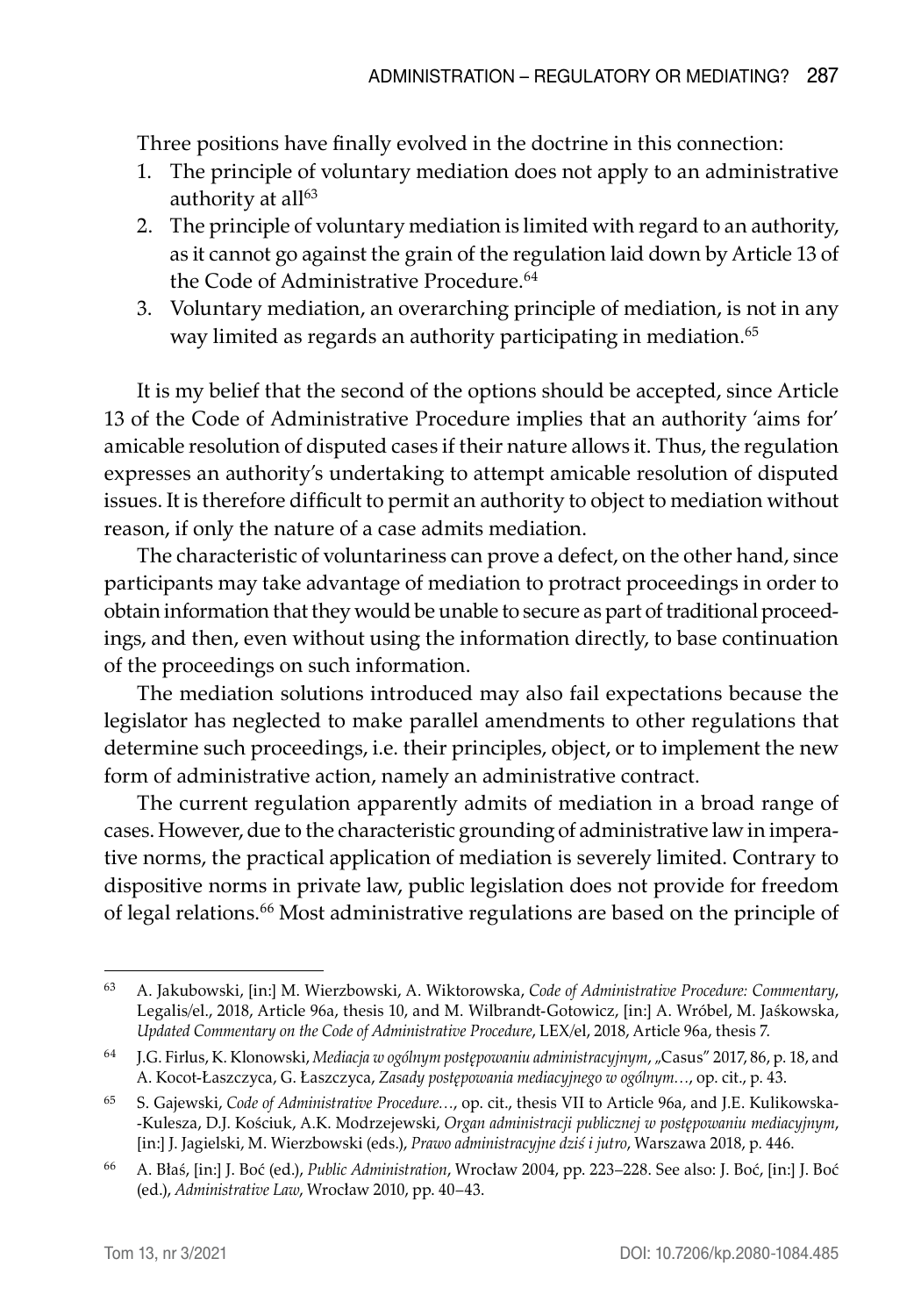binding, which means an authority, after establishing that facts of a case conform to a legal norm's hypothesis, is bound to resolve as provided for by the norm.<sup>67</sup>

It should also be remembered that the institution of mediation cannot be employed in every case, even potentially liable to an amicable resolution.<sup>68</sup> This is primarily true of the so-called 'non-negotiable goods', where protection of especially important values, such as human life or health, is at stake. Non-negotiable goods also comprise abstract values, such as ideas, morality or religion.<sup>69</sup> Cases whose objects relate to states of necessity or where decisions must be promptly enforced are not negotiable either.

Social, organisational and educational barriers need to be mentioned in addition to the legal issues. **Insufficient social trust**70 and **education** in the matter must be stressed. Meanwhile, skilful management of administrative disputes requires officials to possess not only professional know-how but also certain predispositions and interdisciplinary competences in the field of conflict management as well as social psychology, communication, rhetoric, and diplomacy.<sup>71</sup>

## **Advantages of Mediation and Potential for Its Application**

It is still too early for a definite assessment of introducing mediation to the administrative procedure, yet certain positive aspects can be identified. First of all, it should be stressed that it offers some opportunities for resolving conflicts in administrative cases and preventing disputes that may become sources of more cases. Putting an end to a conflict at an earlier stage provides opportunities for reducing the number of administrative cases to be heard by courts.

The fact that parties work out methods of resolving their own conflicts, instead of arbitrary decisions imposed by authorities, is a major advantage of mediation. Added to this, solutions can be better suited to individual needs of participants in mediation, while solutions agreed upon by parties are more satisfactory. The parties are also more eager to discharge obligations that they accept as part of mediation.

<sup>67</sup> J. Zimmermann, *Administrative Law*, Warszawa 2018, p. 64, 65.

<sup>68</sup> Regional Administrative Court in Cracow Judgment of 22 March 2018, Ref. No. II SA/Kr 180/18, Legalis, No. 1755159.

<sup>69</sup> M. Tabernacka, *Negotiation and Mediation in the Public Domain*, Warszawa 2018, pp. 23 and 59.

<sup>70</sup> J. Żołądź, *Bariery rozwoju mediacji…*, op. cit., p. 67.

<sup>71</sup> Cf. M. Żukowski, *Problematyka wykształcenia urzędników państwowych i samorządowych*, "Samorząd Terytorialny" 2010, 10, pp. 37–45.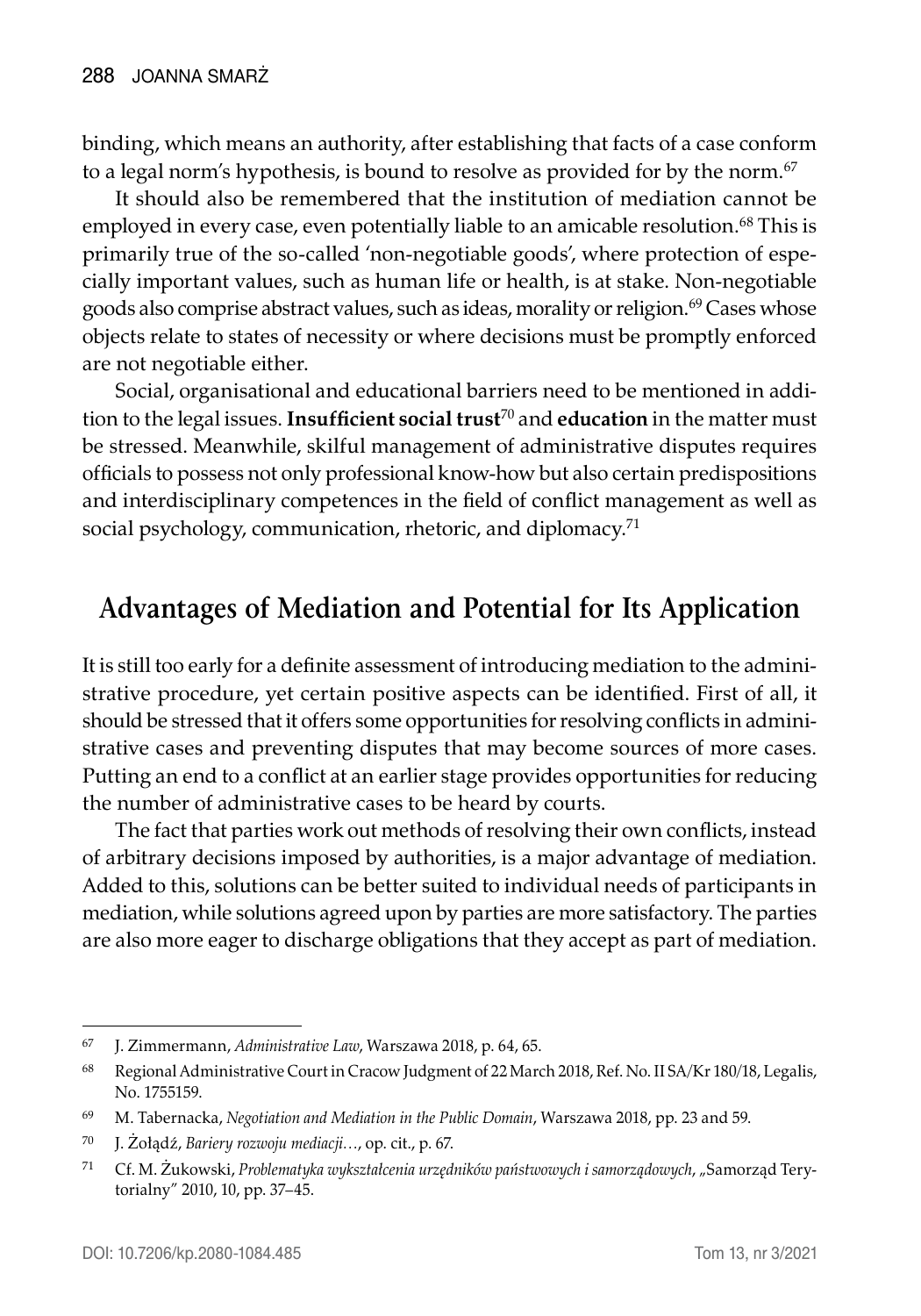Reducing the stress of conflict resolution and free formulation of the terms and conditions of arrangements and decisions are some more indisputable advantages of mediation<sup>72</sup>. Mediation helps to concentrate evidence as well.

Mediation also fulfils the principle of inducing citizens' trust in the public authority and corresponds to the requirements of civic participation in the exercise of power. Expanded potential for the public participation in the decision-making by public administration is a major consequence of the change to administrative proceedings. Obviously, this does not mean that the status of entities outside organisational structures of public administration has become equal to that of public administrative authorities, since asymmetry in this respect continues. By regulating mediation in the Code, however, the legislator attempts to reconcile the need to assure public law and order and the parallel need for the increasingly democratic nature of public administration.<sup>73</sup> The acceptance of the fact that each human being is capable of deciding their own needs and interests consciously and independently is a key assumption.<sup>74</sup> In the case of mediation, considering positions, interests and ambitions of parties, not merely an arbitrary resolution of a conflict as proposed by a given entity within the law, is of the essence as part of mediation.<sup>75</sup> By abandoning possibilities of control for the sake of dialogue, a public administration authority signals to parties to proceedings their opinions are found important for resolution of a case.76

Thus, not solely raising the quality or quantity of services, but reducing the burden of public administration felt by society becomes the chief objective of the administration.77

Mobilisation of citizens, encouraged to participate in different areas of the state operation, is a major part of the concept of democratic rule of law. If members of the public, who are parties to mediation as part of administrative proceedings, are able to work out lawful compromises with public administrative authorities or with one another, they will contribute to development of the civic society, where

<sup>72</sup> M. Bobrowicz, *Mediacja. Jestem za*, Warszawa 2008, p. 40.

<sup>73</sup> M. Tabernacka, *Kulturowo-antropologiczna mediacyjność organów konsensualnych*, "The Opole Studies in Administration and Law" 2018, 16, 1(4), p. 109.

<sup>74</sup> W. Federczyk, *Mediacja*…, op. cit., p. 54.

<sup>75</sup> M. Tabernacka, *An Opinion Concerning a Proposed Mediation Submitted as Part of Team Work*, [in:] Z. Kmieciak, *Reform of the Administrative Proceedings Legislation: An Expert Team Report for 2012–2016*, Warszawa 2017, http://www.nsa.gov.pl/archiwum-aktualnosci/uzupelniony-raport-ekspercki-nt-reforma-prawa-o-postepowaniu-administracyjnym,news,27,327.php?p=8 (as of 1 February 2020), p. 486.

<sup>76</sup> R. Hauser, M. Wierzbowski (eds.), *Code of Administrative Procedure: Commentary*, Warszawa 2018, p. 699.

<sup>77</sup> M. Stasz, *Optymalizacja działania administracji publicznej dzięki wykorzystaniu mediacji w postępowaniu administracyjnym*, "ADR Arbitraż i Mediacja" 2020, 1, p. 41.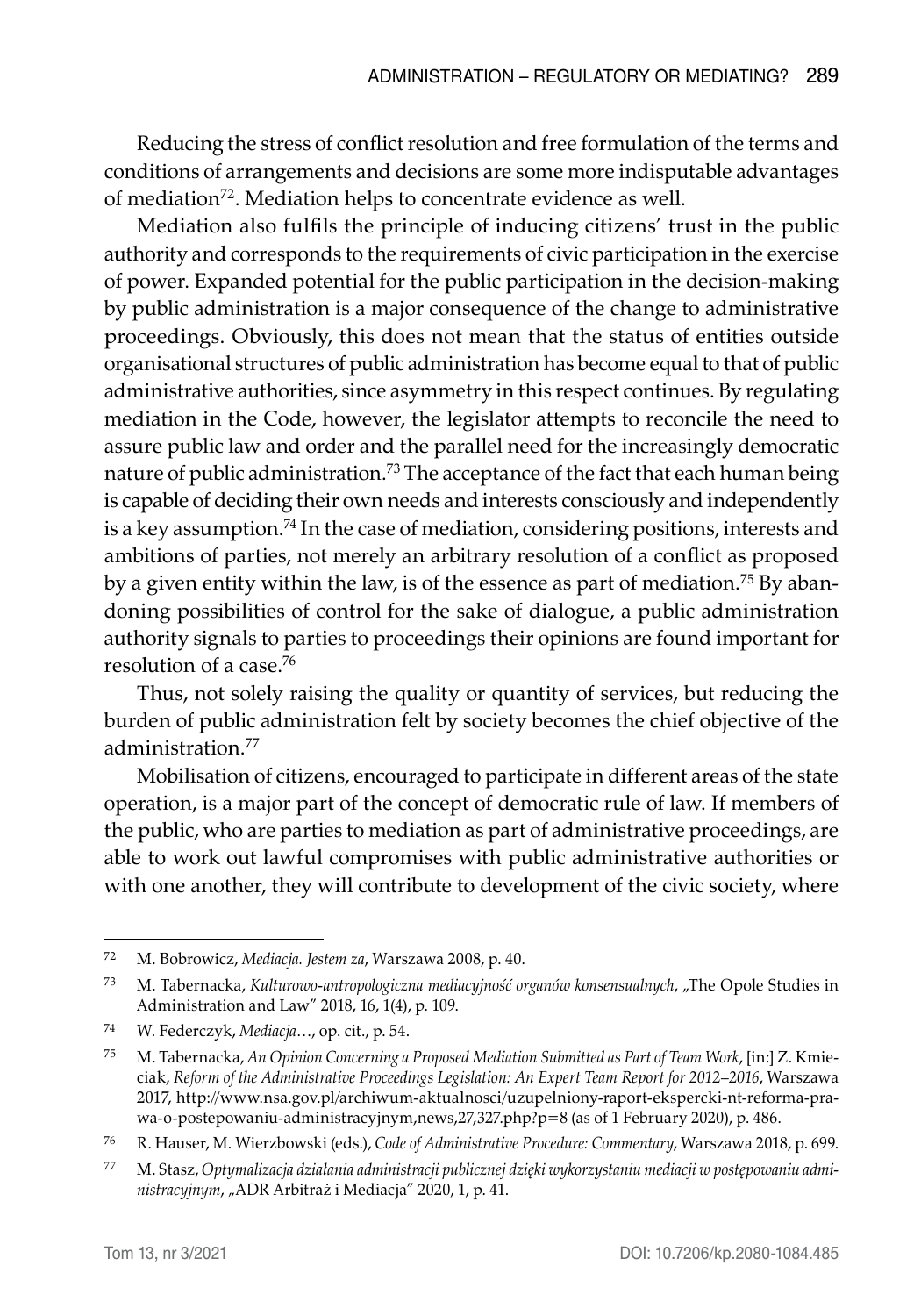a citizen is not only an entity being administered but also takes an active part in public affairs and the determination of legal relations.78 By cooperating with society, public administration is better prepared to adapt its functioning to changing social conditions and adequately respond to needs emerging in society.79

Increasing decision-making capacities of citizens can not only change the public attitude to public administration authorities and improve their image, but they can also provide a better guarantee of a permanent resolution of disputes and their causes, since the parties concerned and public administration authorities are participants.<sup>80</sup>

The social benefits of mediation discussed above result in the improved realisation of the general principles of administrative proceedings, in particular, the principles of trust, persuasion and amicable case settlement. The participation of the public in the decision-making processes of public administration is a distinct benefit in itself. This is an important part of the process of the empowerment and independence of members of the public in relation to the public authorities. It is, in fact, the fullest realisation of the public interest.

#### **Conclusions**

Mediation, owing to its fundamental characteristic of finding a resolution to a dispute by parties themselves with a mediator's aid, has so far been mainly applied to private law, where parties are equal and disputes are disposable, as their sources are in the parties' autonomous status. In administrative law, on the other hand, with an authority in a superior, controlling position, the history of mediation is only commencing.

The nature of administrative relation, with extensive powers of administrative authorities, certainly is not conducive to forms relying on consensus. Given the nature of administrative action, which is at present shifting from controlling to consensual, these forms should be seen as alternatives to the traditionally superior role of administrative authorities. The legislator is correct in concluding that, although a controlling authority unilaterally determines rights and duties by way of administrative decisions, there is still room for declarations of parties' will.

A successful implementation of mediation to administrative proceedings will largely depend on the attitudes of parties and authorities. In spite of these doubts,

<sup>78</sup> M. Tabernacka, *Direct Citizen Participation…*, op. cit., pp. 626–627 and 634.

<sup>79</sup> M. Tabernacka, *An Opinion Concerning…*, op. cit., p. 487.

<sup>80</sup> W. Federczyk, *Mediacja…*, op. cit., p. 54.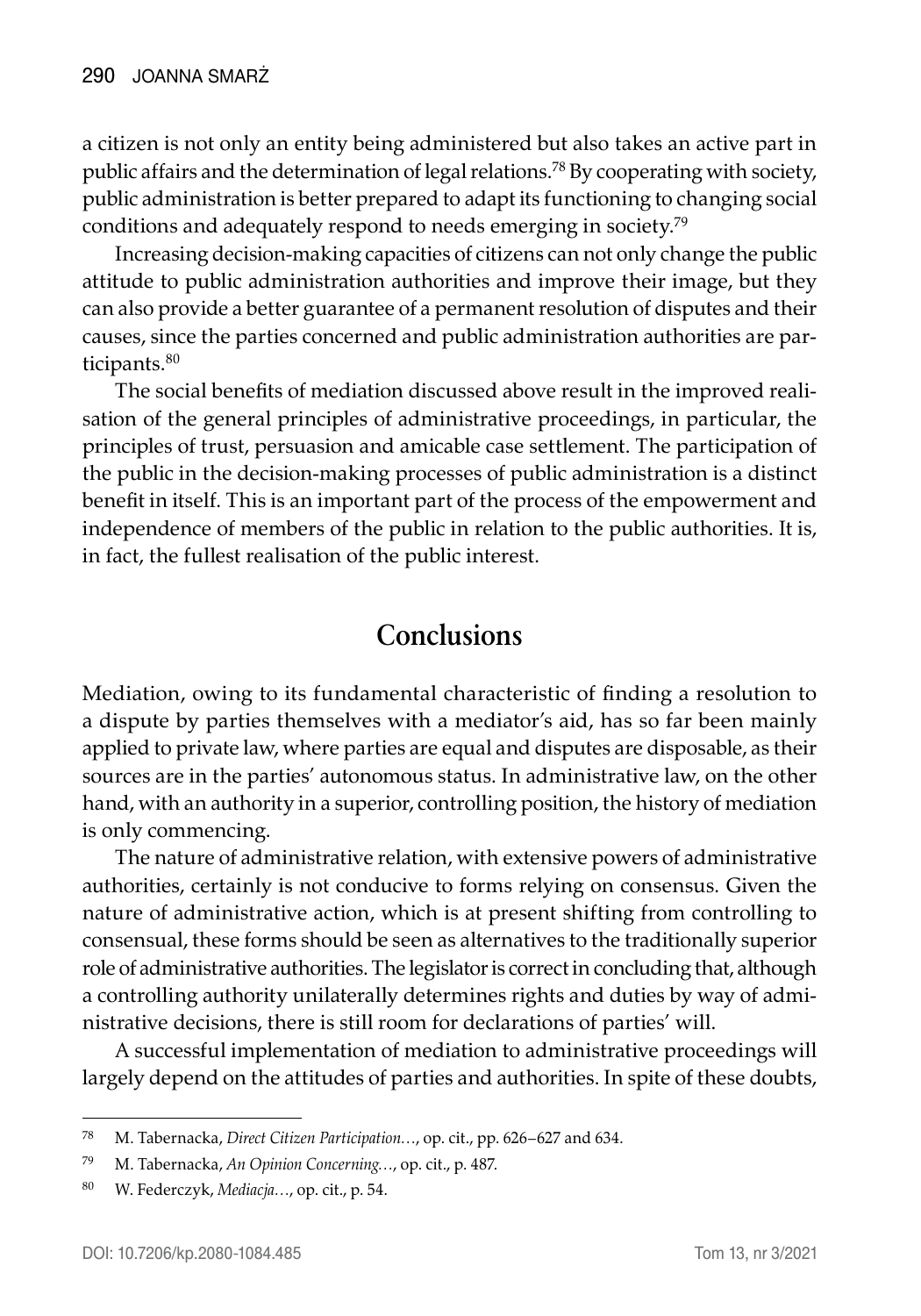it seems that mediation can constitute an effective instrument of eliminating conflicts in administration. However, administrative staff needs adequate preparation – since this is administration, for whom mediation is indubitably both a processual and mental challenge – that will play a decisive role in implementing mediation to administrative cases. It is essential, though, that an opportunity has been created for transforming the nature of administration from controlling to mediating and more friendly to subjects administered.

#### **Bibliography**

- Adamiak B. [in:] B. Adamiak, J. Borkowski, *Code of Administrative Procedure: Commentary,*  Warszawa 2019.
- Adamiak B. [in:] J. Borkowski, *Code of Administrative Procedure: Commentary*, Legalis/el., 2017.
- Błaś A. [in:] J. Boć (ed.), *Public Administration*, Wrocław 2004.
- Bobrowicz M. *Mediacja. Jestem za*, Warszawa 2008.
- Boć J. [in:] J. Boć (ed.), *Administrative Law*, Wrocław 2010.
- Borkowski J., *The Notion of Administrative Control*, "Acta Universitatis Wratislaviensis, Review of Law and Administration II" 1972, 167.
- Bródka A., *Dopuszczalność oraz zakres prowadzenia mediacji w postępowaniu administracyjnym*, "ADR Arbitraż i Mediacja" 2020, 1.
- Celińska-Grzegorczyk K. [in:] R. Hauser, M. Wierzbowski, *Code of Administrative Procedure: Commentary*, Legalis/el, 2018.
- Federczyk W., *Mediacja w postępowaniu administracyjnym*, Warszawa 2013.
- Firlus J.G., Klonowski K., *Mediacja w ogólnym postępowaniu administracyjnym*, "Casus" 2017, 86.
- Fisz I., *Mediacja w postępowaniu administracyjnym wybrane uwagi*, "Casus" 2017, 87.
- Frey T., *Office Citizen Relation and Good Administrative Standards*, Warszawa 2007.
- Gajewski P., *Code of Administrative Procedure. New Institutions: Comments on Chapters 5a, 8a, 14 and Sections IVa and VIIIa, Code of Administrative Procedure*, Warszawa 2017, Legalis/el.
- Głąba P.M., *Mediacyjna koncepcja ustalania stanu faktycznego w postępowaniu administracyjnym*, "ADR Arbitraż i Mediacja" 2012, 3.
- Hauser R., Wierzbowski M. (eds.), *Code of Administrative Procedure: Commentary*, Warszawa 2018.
- Jakubowski A. [in:] M. Wierzbowski, A. Wiktorowska, *Code of Administrative Procedure: Commentary*, Legalis/el., p. 201.
- Jaśkowska M. [in:] R. Hauser, Z. Niewiadomski, A. Wróbel (eds.), *Instytucje prawa administracyjnego. System prawa administracyjnego*, Vol. 1, Warszawa 2010.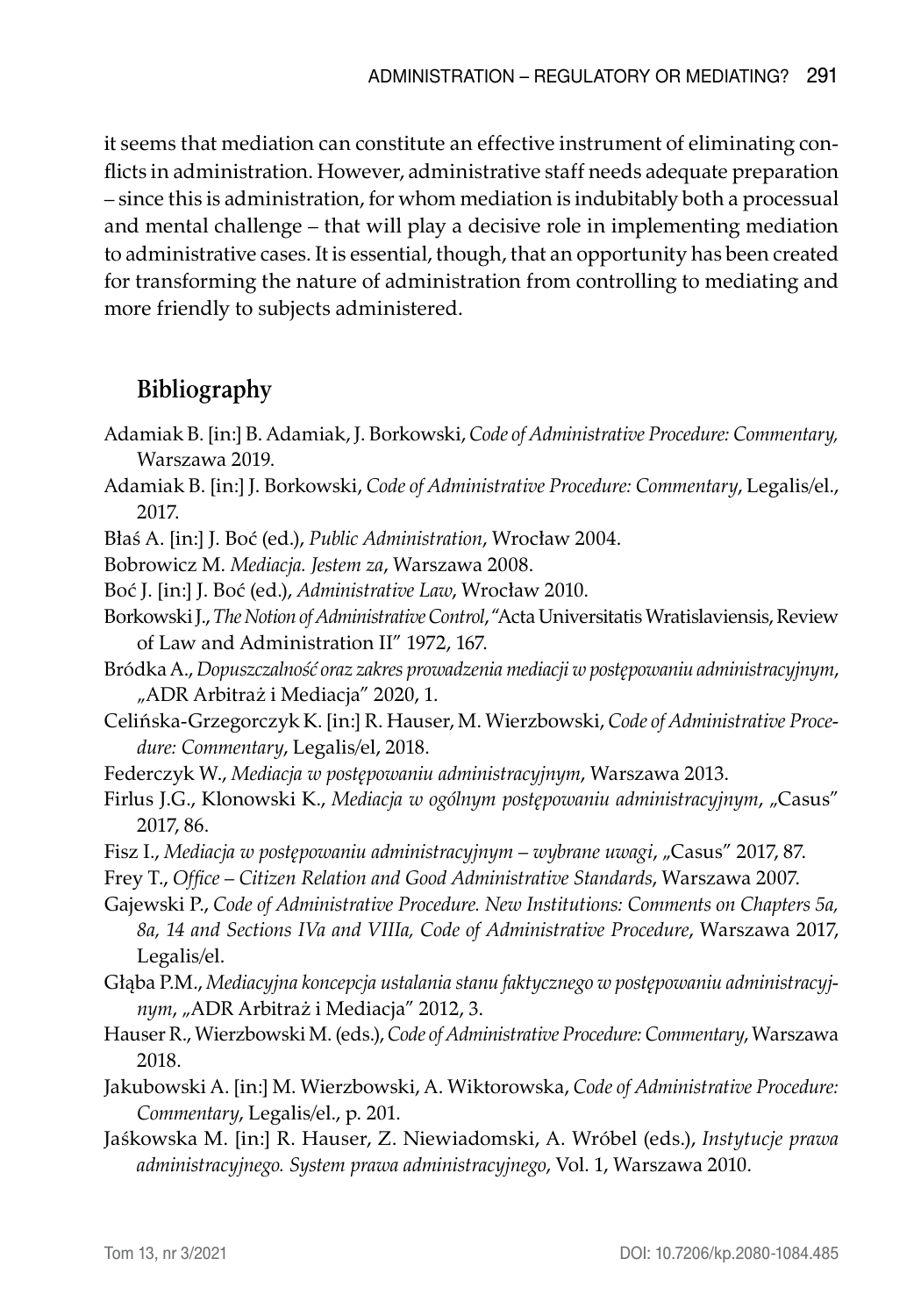- Kalisz A., *Mediacja administracyjna i sądowoadministracyjna*, "Państwo i Prawo" 2018, 3.
- Kiełbus M. [in:] A. Legat, *Code of Administrative Procedure Practical Discussion of Amendments Effective as of 1 June 2017 – Standardised Text of the Law Highlighting the Amendments*, Gdańsk 2017.
- Klonowski K. [in:] H. Knysiak-Sudyka (ed.), *Code of Administrative Procedure: Commentary*, Warszawa 2019.
- Kmieciak Z., Dylematy reformy prawa o postępowaniu administracyjnym, "Państwo i Prawo" 2016, 1.
- Kmieciak Z., *W poszukiwaniu modelu postępowania odpowiadającego naturze administracji publicznej*, "Państwo i Prawo" 2015, 11.
- Kmieciak Z., *Postępowanie mediacyjne i uproszczone przed sądem administracyjnym*, "Państwo i Prawo" 2003, 10.
- Kmieciak Z., *Mediation in Polish Administrative Law*, [in:] H. Machińska (ed.), *Mediation in Administrative Cases*, Warszawa 2007.
- Kmieciak Z., *Mediation and Conciliation in Administrative Law*, Cracow 2004.
- Kocot-Łaszczyca A., Łaszczyca G., *Zasady postępowania mediacyjnego w ogólnym postępowaniu administracyjnym*, Warszawa 2018.
- Kordik A., *Mediacja w postępowaniu administracyjnym uwagi de lege lata i de lege ferenda*, "ADR Arbitraż i Mediacja" 2019, 3.
- Korybski A., Myślińska M., *Equity of Mediation Proceedings in the Light of the Discourse Theory*, "Studia Iuridica Lublinensia" 2011, 15.
- Kowalczyk K., *Instytucja mediacji i jej znaczenie w administracji publicznej*, "ADR Arbitraż i Mediacja" 2019, 2.
- Krawczyk A., *AdministrativeProcedural Law*, "System of Administrative Law" 2014, 9.
- Kulikowska-Kulesza J.E., Kościuk D.J., Modrzejewski A.K., *Organ administracji publicznej w postępowaniu mediacyjnym*, [in:] J. Jagielski, M. Wierzbowski (eds.), *Prawo administracyjne dziś i jutro*, Warszawa 2018.
- Łętowski J., *Prawo administracyjne dla każdego*, Warszawa 1995, pp. 184–185.
- Majchrzak B., *Problems of Defining Administrative Law (Based on Views in the Doctrine)*, "Public Law Quarterly" 2006, 3.
- Moore Ch.W., *Mediation: Practical Strategies of Conflict Resolution*, Warszawa 2016.
- Morek R. [in:] E. Gmurzyńska (ed.), *Mediacje. Teoria i praktyka*, Warszawa 2014.
- Myślińska M., *Mediator w polskim porządku prawnym*, Warszawa 2018.
- Ochendowski E., *Prawo administracyjne. Część ogólna*, Toruń 1999.
- Płeszka K., Araszkiewicz M. [in:] M. Araszkiewicz, J. Czapska, M. Pękala, K. Płeszka (eds.), *Mediacja. Teoria, normy, praktyka*, Warszawa 2017.
- Przybysz P.M., *Code of Administrative Procedure: Updated Commentary*, LEX/el., 2019.
- Radosz K., *Prawna ocena braku zgody na mediację*, "Casus" 2019, 93/2019.
- Radziewicz P., *Administrative Legal Concept of Public Control*, "Public Law Quarterly" 2005, 4.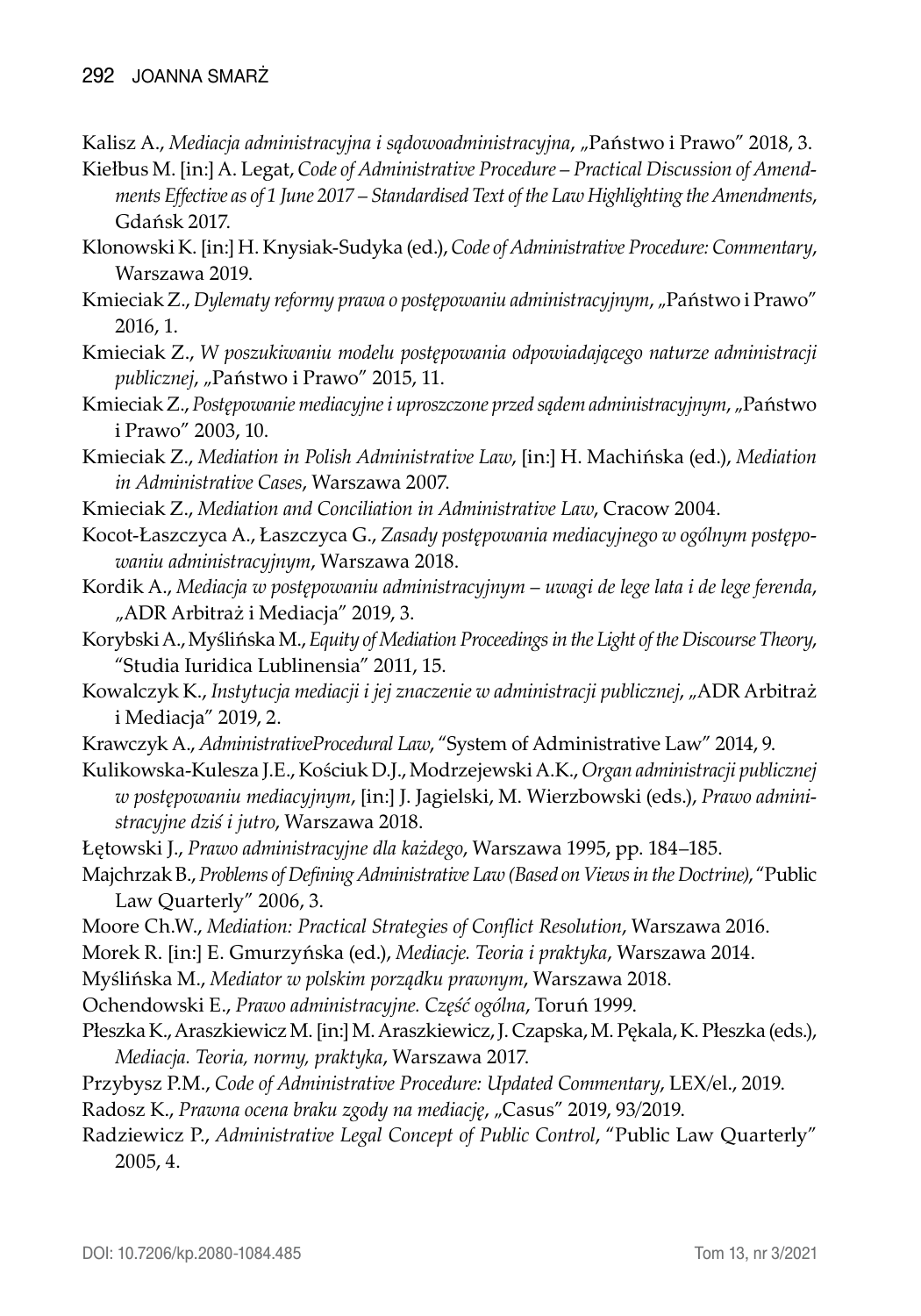Skóra A., *The Idea of Mediation in Administrative Proceedings*, "Mediator" 2004, 29(2).

- Skrzydło-Niżnik I., *Essence and Types of Controlling Powers of State Administration*, "Cracow Law Studies" 1987, 20.
- Smarż J., *Instytucja mediacji w postępowaniu administracyjnym*, "The Opole Studies in Administration and Law" 2018, 16, 1(4).
- Starościak J., *System prawa administracyjnego*, Vol. III, T. Rabska, J. Łętowski (eds.), Warszawa 1977.
- Stasz M., *Optymalizacja działania administracji publicznej dzięki wykorzystaniu mediacji w postępowaniu administracyjnym*, "ADR Arbitraż i Mediacja" 2020, 1.
- Szreniawski J., *Zagadnienia relacji pracowników administracji publicznej z obywatelami w modernizującym się państwi*e, "Administracja. Teoria-Dydaktyka-Praktyka" 2011, 4(25).
- Tabernacka M., *An Opinion Concerning a Proposed Mediation Submitted as Part of Team Work*, [in:] Z. Kmieciak, *Reform of the Administrative Proceedings Legislation: An Expert Team Report for 2012–2016*, Warszawa 2017, http://www.nsa.gov.pl/archiwum-aktualnosci/uzupelniony-raport-ekspercki-nt-reforma-prawa-o-postepowaniu-administracyjnym,news,27,327.php?p=8 (as of 1 February 2020).
- Tabernacka M., *Kulturowo-antropologiczna mediacyjność organów konsensualnych*, "The Opole Studies in Administration and Law" 2018, 16, 1(4).
- Tabernacka M., *Direct Citizen Participation in Determining Public Authorities' Resolutions in Mediation Proceedings in Public Administration as an Element of Civic Society*, [in:] J. Blicharz, J. Boć (eds.), *Prawna działalność instytucji społeczeństwa obywatelskiego*, Wrocław 2009.
- Tabernacka M., *Mediations Counteracting Divisions in the Practice of Law Application*, [in:] M. Tabernacka (ed.), *Mediacje ponad podziałami*, Wrocław 2013.
- Tabernacka M., *Mediators and Mediating Institutions in the Administration Environment*, "Review of Law and Administration" 2017, 111.
- Tabernacka M., *Open Society and Mediation*, [in:] M. Tabernacka, R. Raszewska-Skałecka (eds.), *Mediacje w społeczeństwie otwartym*, Wrocław 2012.
- Tabernacka M., *Negotiation and Mediation in the Public Domain*, Warszawa 2018.
- Talma W., *Mediation as an Alternative Method of Dispute Resolution*, "Casus" 2019, 92.
- Taras W., *Power Public Administration Trust*, [in:] *Administrative Control. Public Administration in the Spheres of Empire and Dominion*, Rzeszów 2012.
- Wegner-Kowalska J., Główne idee projektu nowej kodyfikacji postępowania administracyjnego, "Administracja. Teoria–Dydaktyka–Praktyka" 2015, 3.
- Wegner-Kowalska J., *Mediation in Administrative Cases Questions and Doubts*, "Research Papers of Administrative Judicature" 2017, 6.
- Wegner-Kowalska J., *Mediation*, [in:] Z. Kmieciak (ed.), *An Expert Team Report for 2012–2016. Reform of the Administrative Proceedings Legislation*, Warszawa 2017.
- Wegner-Kowalska J., *The Case for Including Mediation in the Code of Administrative Procedure*, "Public Law Review" 2016, 11.